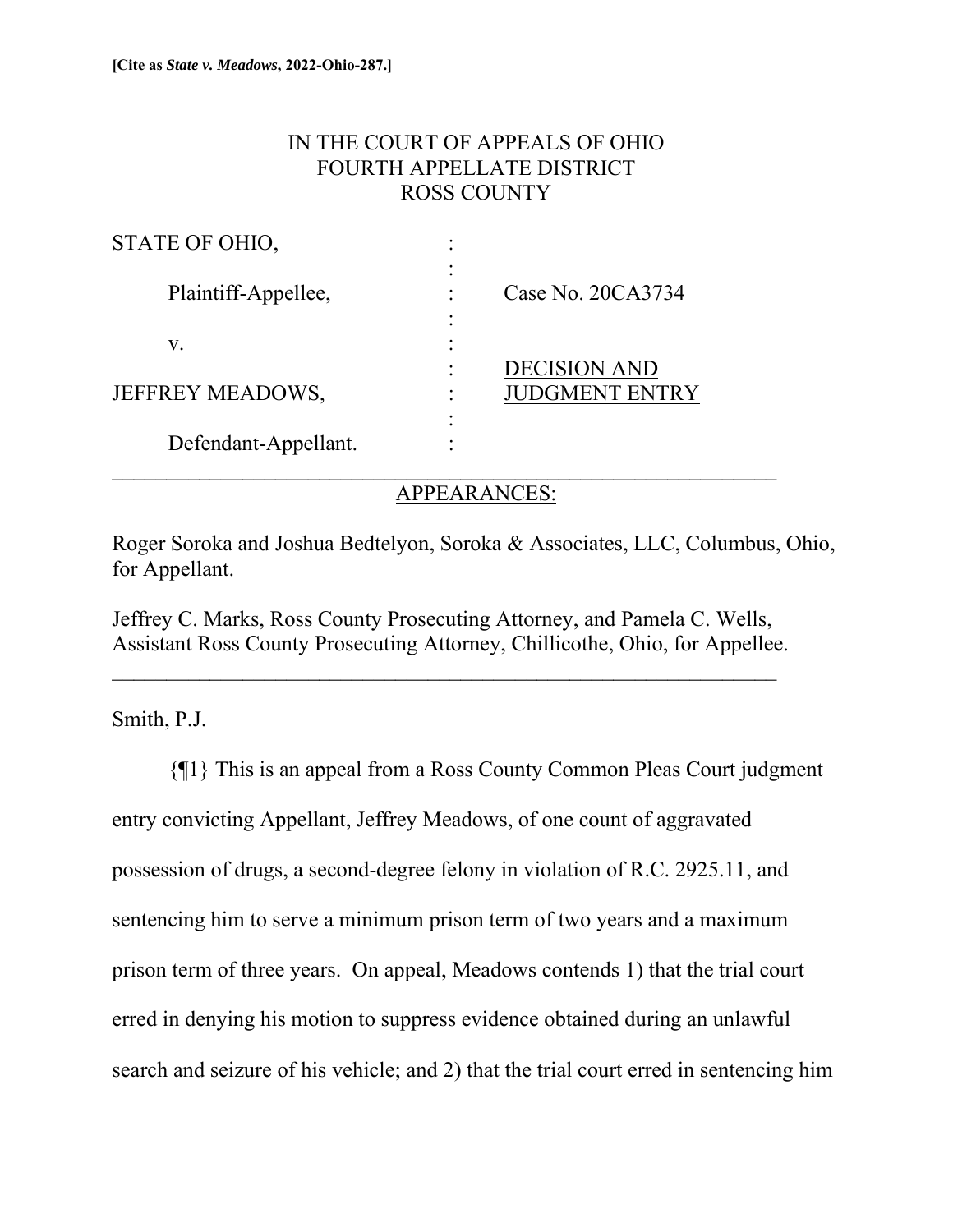to an indefinite prison term pursuant to the Reagan Tokes Act, in violation of his constitutional rights. However, because we find no merit to the arguments raised under these assignments of error, they are both overruled. Accordingly, the judgment of the trial court is affirmed.

#### FACTS

 {¶2} This matter stems from the traffic stop of Jeffrey Meadows by Ohio State Highway Patrol Trooper Atwood in Ross County, Ohio, on US 23 South during the afternoon of August 29, 2019. The record before us reveals that Trooper Atwood was sitting stationary on US 23 observing southbound traffic when he noticed Meadows' vehicle pass by. The record indicates that the trooper noticed a loud and unusual sound emanating from the vehicle, and he also noticed Meadows sitting rigidly in the driver's seat, leaning up towards the steering wheel. Upon observing Meadows' vehicle pass by, Trooper Atwood then observed Meadows' vehicle travel over the solid white line by over a tire width until it was out of sight.

 {¶3} Trooper Atwood pulled out and eventually caught up with Meadows. Upon catching up with him, he observed Meadows move from the left lane to the right lane without signaling. After confirming Meadows' vehicle was, in fact, the vehicle that passed by that was making a loud noise, Trooper Atwood activated his lights and initiated a traffic stop. Upon stopping, Meadows can be seen on the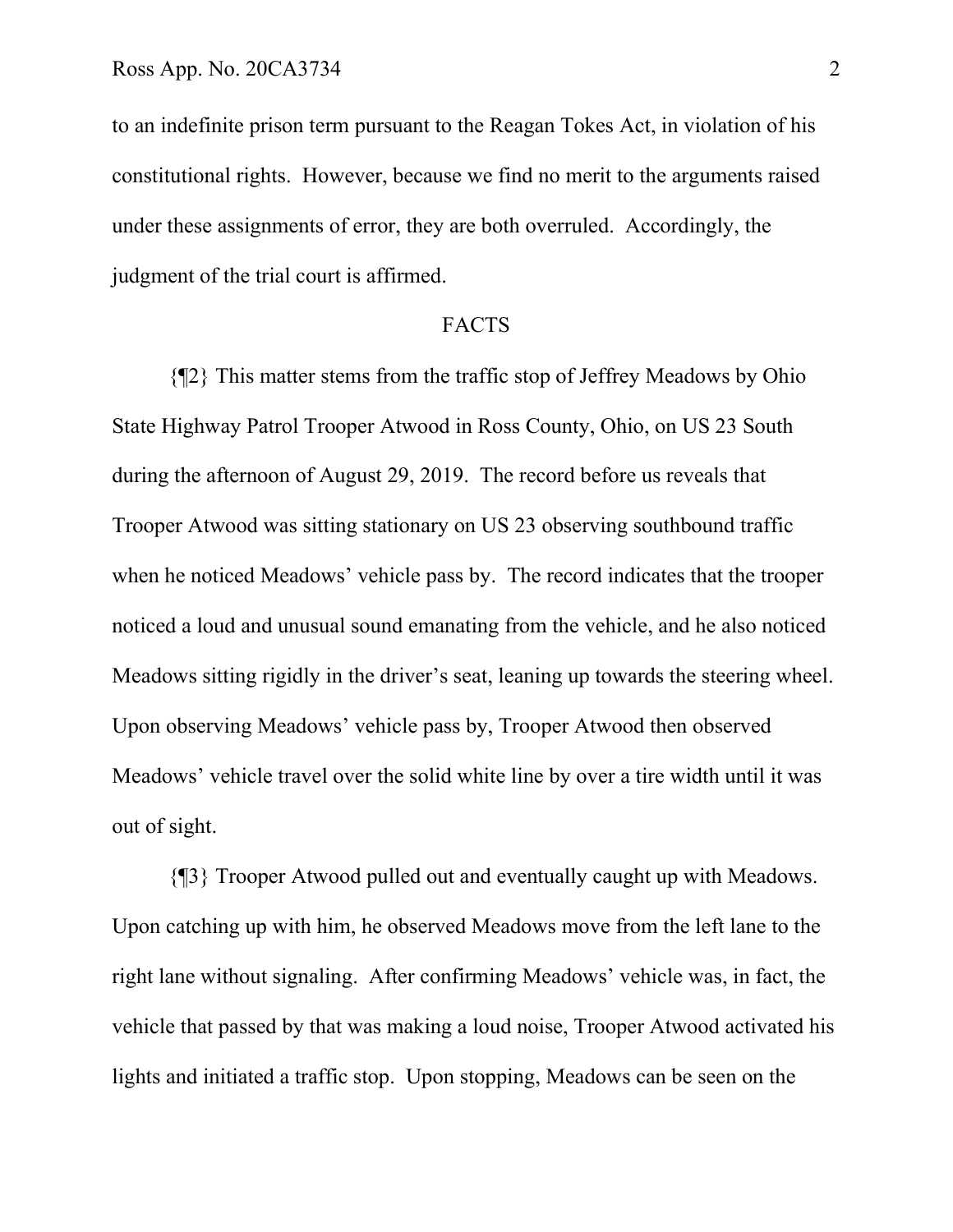cruiser video making a slight jerking motion to the right. As Trooper Atwood approached the passenger side of the vehicle, he asked Meadows if he was "shoving" something. Although it cannot be deciphered on the dash cam video, apparently Meadows told the trooper that he took out his "grill" (gold teeth covering) and put it in the cup holder.

 {¶4} In addition to Meadows, there were two female passengers in the vehicle. Trooper Atwood asked Meadows to step out of the vehicle and when he did, it appears from the video that something may have fallen, to which Trooper Atwood responded by asking Meadows if that was his "burner." Meadows responded in the negative and could not produce a driver's license or identification card. Trooper Atwood thereafter took him to the front of his cruiser where he patted him down. He then placed Meadows in the front seat and proceeded to ask him for identifying information, including his social security number, in order to run it through the system. He also asked him who owned the vehicle. There was some confusion over who the owner was.<sup>1</sup> As such, Trooper Atwood moved Meadows to the back seat, which he explained was a safety precaution. Meadows was not handcuffed at this time, although the door was shut and the window was open. Trooper Atwood then went to speak with the passengers in the vehicle. Both passengers denied ownership of the vehicle.

<sup>&</sup>lt;sup>1</sup> Meadows stated the vehicle was owned by his "peoples."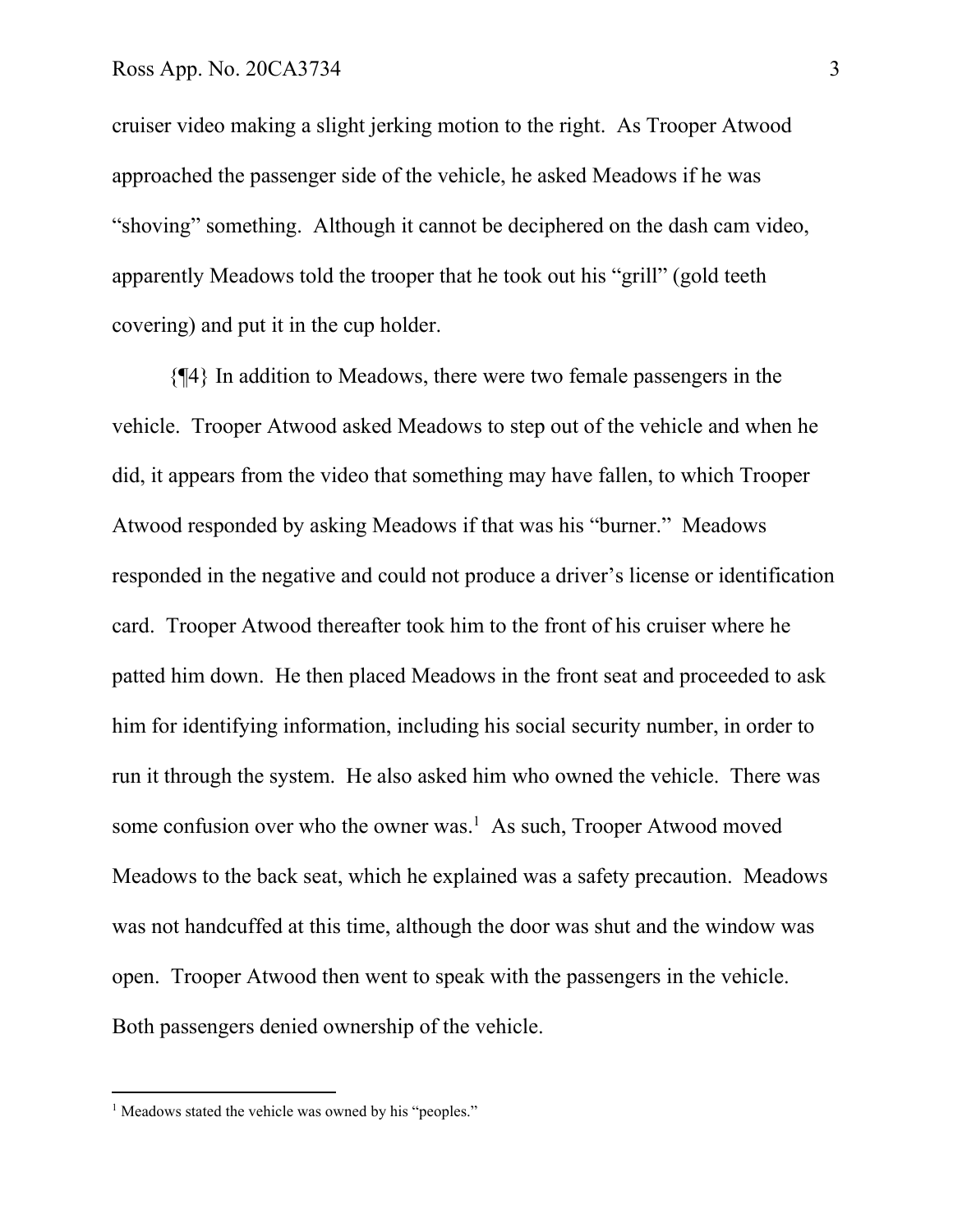{¶5} Trooper Atwood then came back and informed Meadows both passengers denied ownership of the vehicle. Meadows then told Trooper Atwood it was his vehicle and that he had told him that to begin with. Trooper Atwood disagreed and asked for consent to search the vehicle. Verbal consent was given by Meadows. By that time, backup had arrived and Trooper Boetcher stood by Meadows as he was seated in the cruiser while Trooper Atwood searched the vehicle. During the search of the vehicle Trooper Atwood located what was later determined to be 90 grams of methamphetamine rolled up in a sock behind a loose trim panel in the center console of the vehicle. A cell phone was located there as well. At that time Trooper Atwood returned to his cruiser and placed Meadows in handcuffs and read him his *Miranda* rights.<sup>2</sup> After being mirandized, Meadows stated "I just get high." Trooper Atwood thereafter seized another cell phone and \$1200.00 cash in small bills from Meadows' person. Search warrants were issued for forensic examinations of both phones. There is nothing in the record that indicates what evidence, if any, was recovered from the forensic review of the cell phones. Meadows was initially charged in the Chillicothe Municipal Court with one count of drug trafficking and one count of possession of drugs.

 {¶6} After being bound over to the common pleas court, however, Meadows was only indicted on one count of aggravated possession of drugs on December 6,

<sup>2</sup> *Miranda v. Arizona*, 384 U.S. 436, 479, 86 S.Ct. 1602, 16 L.Ed.2d 694 (1966).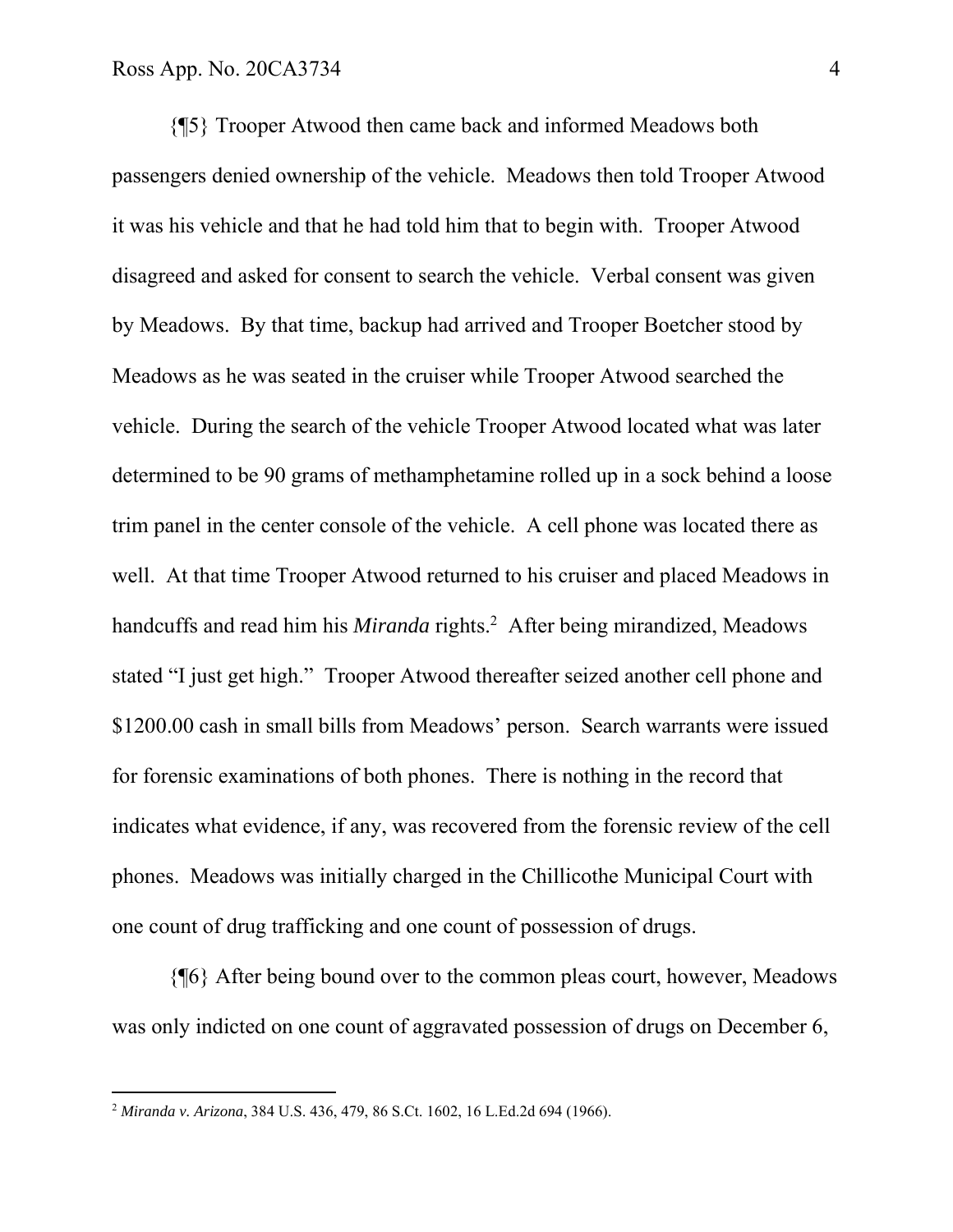2019. On February 11, 2020, Meadows filed a motion to suppress all evidence and statements obtained as a result of the stop, which he claimed was not supported by reasonable suspicion or probable cause. He also claimed that the issuance of the search warrants for the cell phones was not supported by probable cause, and he further argued that the warrants that were issued were overbroad and lacked particularity. A hearing on the motion to suppress was held on June 4, 2020. After considering the evidence presented at the hearing as well as arguments made in post-hearing briefs, the trial court denied the motion on July 16, 2020. Thereafter, Meadows entered a plea of no contest to the sole count of the indictment and was convicted and sentenced to a minimum two-year prison term and a maximum three-year prison term on December 10, 2020. It is from this order that Meadows now brings his timely appeal, setting forth two assignments of error for our review.

### ASSIGNMENT OF ERROR I

 THE TRIAL COURT ERRED IN DENYING APPELLANT'S MOTION TO SUPPRESS EVIDENCE OBTAINED DURING AN UNLAWFUL SEARCH AND SEIZURE OF HIS VEHICLE.

 {¶7} In his first assignment of error, Meadows contends the trial court erred in denying his motion to suppress the evidence that was obtained after what he describes as an unlawful search and seizure of his vehicle. He raises four arguments under this assignment of error. He first argues that the trial court erred in denying his motion to suppress the evidence that was obtained after a traffic stop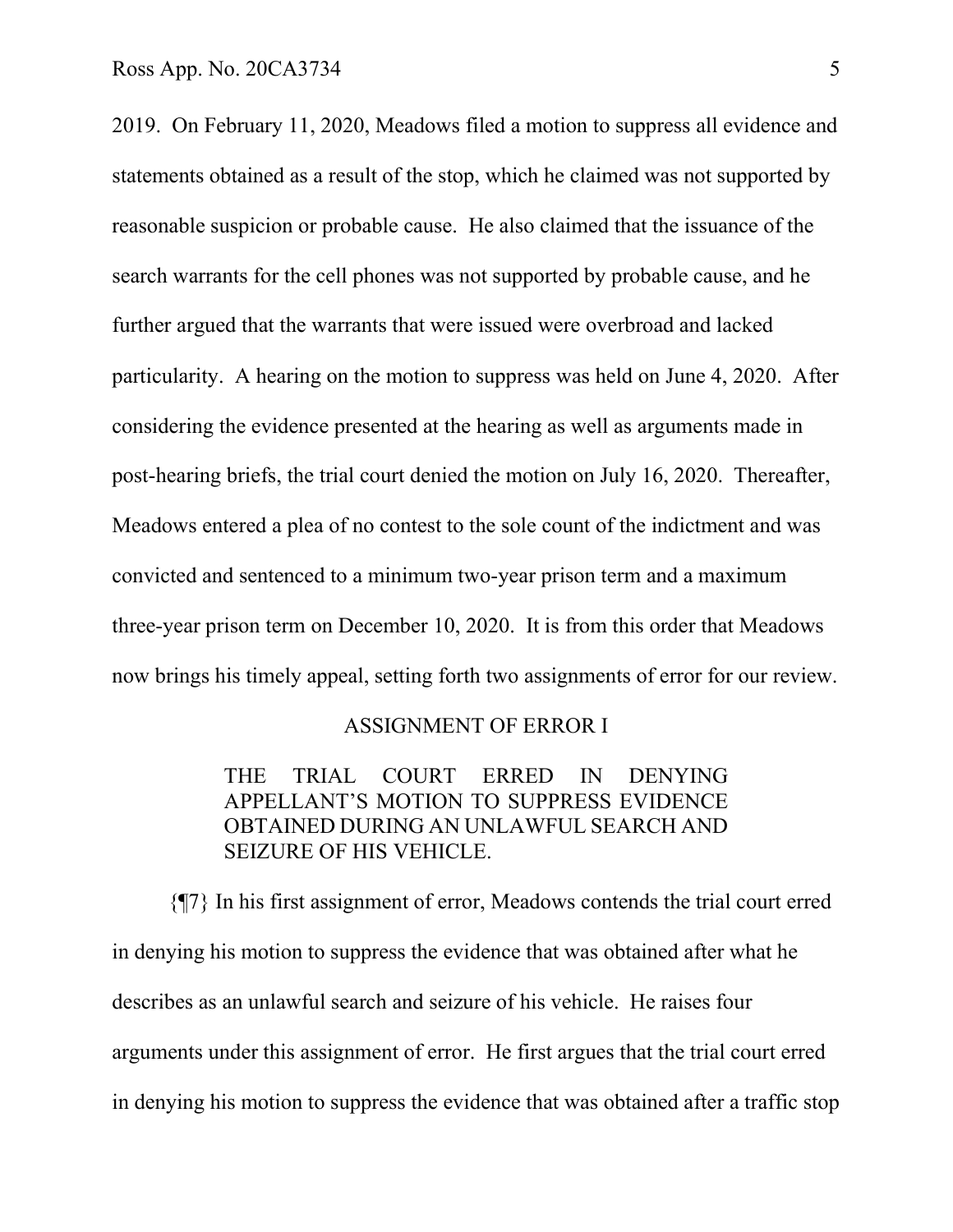which he contends was not supported by probable cause or reasonable suspicion. Second, he argues that the trial court erred in denying his motion to suppress the evidence that was obtained with a search warrant which he claims lacked sufficient particularity and was overbroad. Third, he argues the trial court erred in denying his motion to suppress the statements that were obtained during the traffic stop, which he claims were obtained in violation of his Fifth and Sixth Amendment rights. Fourth, he argues the trial court erred in denying his motion to suppress the evidence that he claims was obtained with a search warrant that lacked probable cause.

### Standard of Review

{¶8} Generally, "appellate review of a motion to suppress presents a mixed

question of law and fact." *State v. Codeluppi*, 139 Ohio St.3d 165, 2014-Ohio-

1574, 10 N.E.3d 691, ¶ 7, citing *State v. Burnside*, 100 Ohio St.3d 152, 2003-Ohio-

5372, 797 N.E.2d 71, ¶ 8. The Supreme Court of Ohio has explained as follows:

When considering a motion to suppress, the trial court assumes the role of trier of fact and is therefore in the best position to resolve factual questions and evaluate the credibility of witnesses. Consequently, an appellate court must accept the trial court's findings of fact if they are supported by competent, credible evidence. Accepting these facts as true, the appellate court must then independently determine, without deference to the conclusion of the trial court, whether the facts satisfy the applicable legal standard.

(Citations omitted.) *Burnside* at ¶ 8.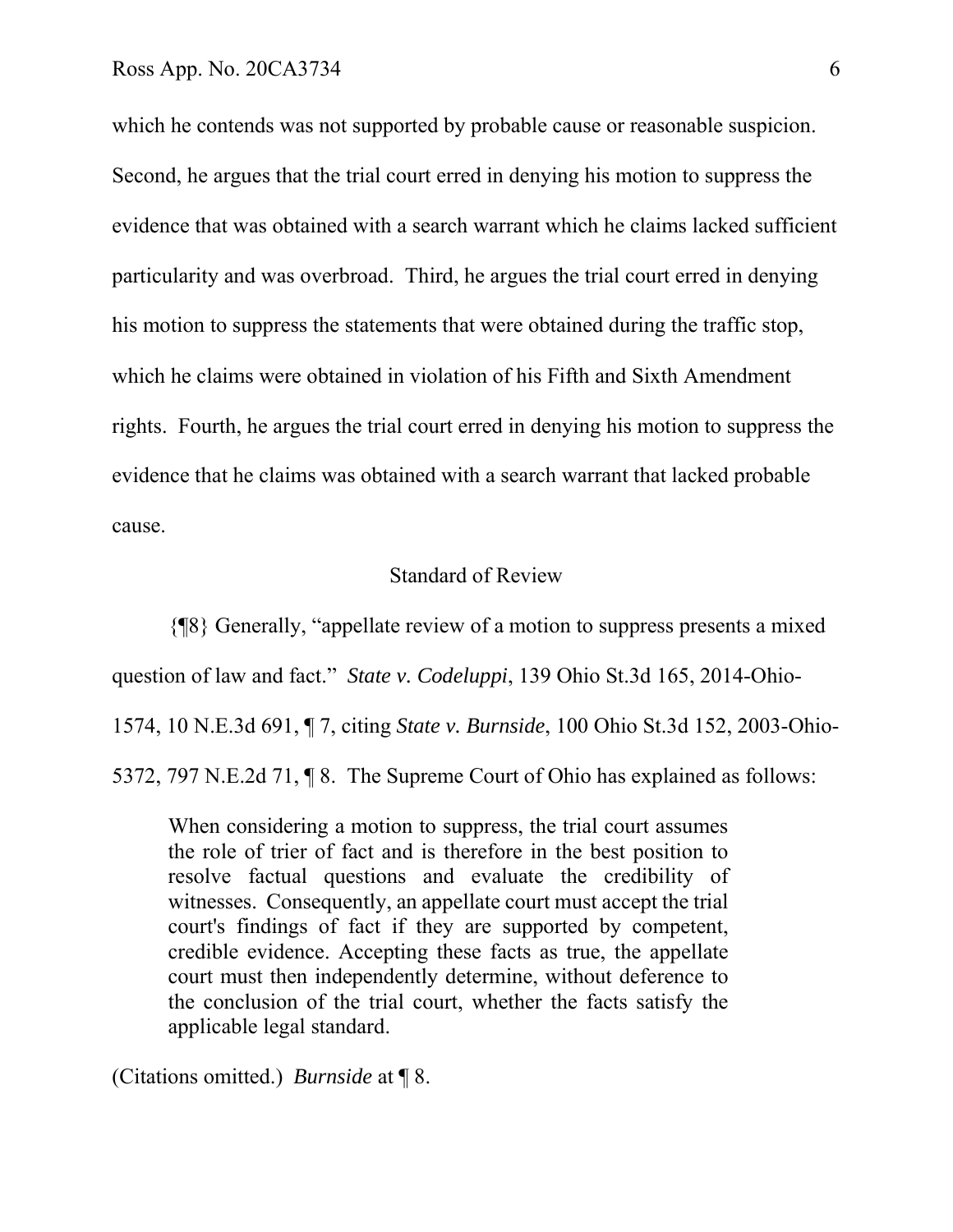#### Legal Analysis

 {¶9} "The Fourth Amendment to the United States Constitution and the Ohio Constitution, Article I, Section 14, prohibit unreasonable searches and seizures." *State v. Emerson*, 134 Ohio St.3d 191, 2012-Ohio-5047, 981 N.E.2d 787, ¶ 15. The Supreme Court of Ohio has held that these provisions provide the same protection in felony cases. *State v. Hawkins*, 158 Ohio St.3d 94, 2019-Ohio-4210, 140 N.E.3d 577, ¶ 18. "This constitutional guarantee is protected by the exclusionary rule, which mandates the exclusion at trial of evidence obtained from an unreasonable search and seizure." *State v. Petty*, 4th Dist. Washington Nos. 18CA26 and 18CA27, 134 N.E.3d 222, 2019-Ohio-4241, ¶ 11.

 {¶10} " '[S]earches [and seizures] conducted outside the judicial process, without prior approval by [a] judge or magistrate, are per se unreasonable under the Fourth Amendment—subject only to a few specifically established and welldelineated exceptions.' " (Citations omitted.) *State v. Conley*, 4th Dist. Adams No. 19CA1091, 2019-Ohio-4172, ¶ 17, quoting *Katz v. United States*, 389 U.S. 347, 357, 88 S.Ct. 507, 19 L.Ed.2d 576 (1967). "Once a defendant demonstrates that he or she was subjected to a warrantless search or seizure, the burden shifts to the state to establish that the warrantless search or seizure was constitutionally permissible." *State v. Dorsey*, 4th Dist. Scioto No. 19CA3874, 2019-Ohio-3478,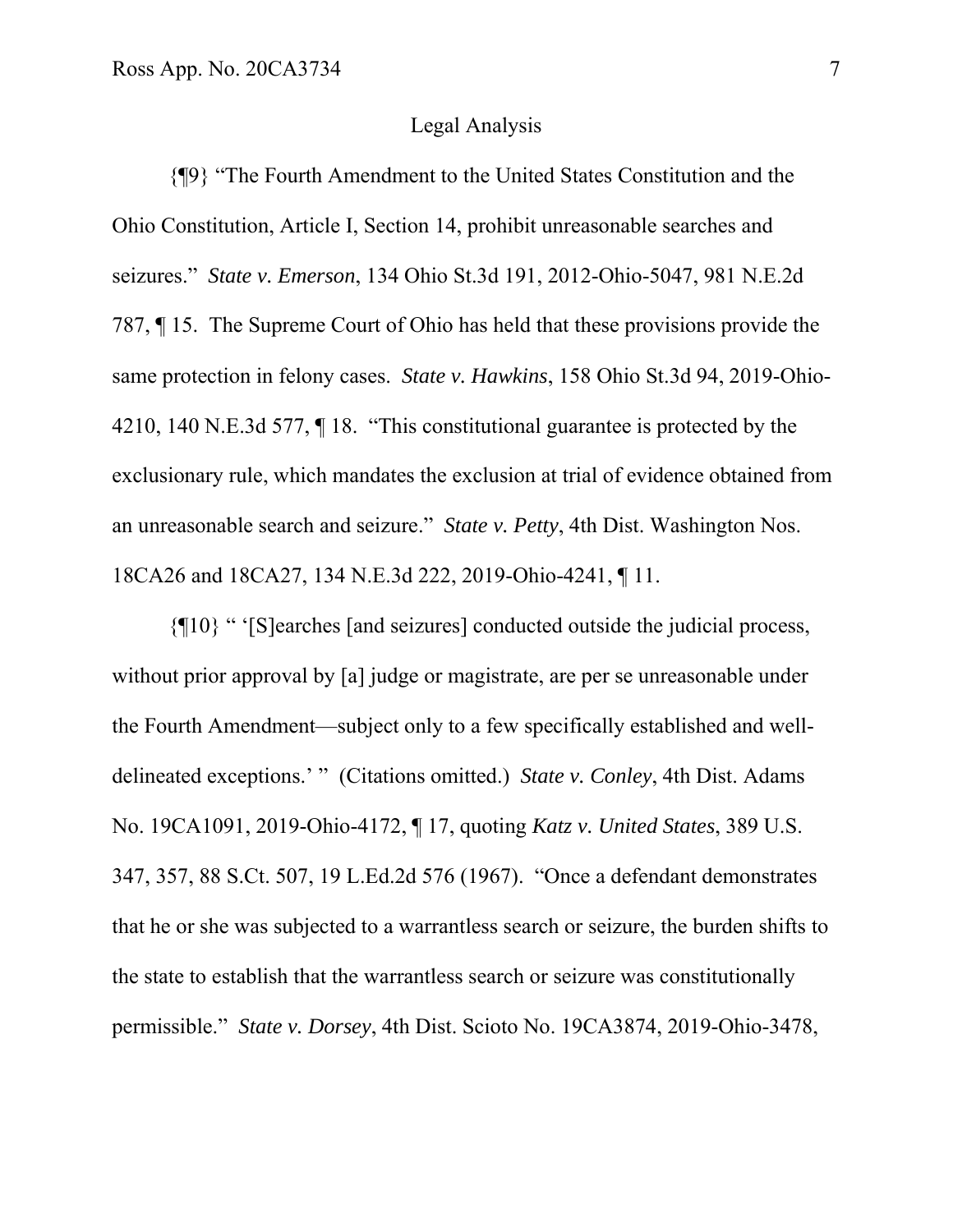¶ 13. In this case, it is clear that Trooper Atwood acted without a warrant in initiating the traffic stop at issue.

## The Initial Stop

 {¶11} Meadows first argues under this assignment of error that the initial stop of his vehicle was not supported by reasonable suspicion or probable cause. Meadows raises several arguments challenging the initial stop. First, he argues that Trooper Atwood's observation of him "sitting and leaning toward the steering wheel 'rigidly[]' " did not give him reasonable suspicion for the traffic stop. He next argues that Trooper Atwood's observation of a "noisy exhaust" failed to provide reasonable suspicion for the stop because "[t]here is no examination tool used to measure the noise level of an exhaust for this violation[,]" and thus, "Trooper Atwood's assertion that the exhaust was unusually loud is entirely based on his 'knowledge, experience, and training." He argues that although officers have some discretion in their judgment regarding what constitutes a loud exhaust, the cruiser video failed to demonstrate the exhaust was loud or provide reasonable suspicion for the stop. Meadows further argues that although Trooper Atwood noted he observed Meadows' vehicle travel over the "hashed line by an entire tire width" and also fail to signal before changing lanes, Trooper Atwood admitted that neither of these violations appeared on the cruiser video.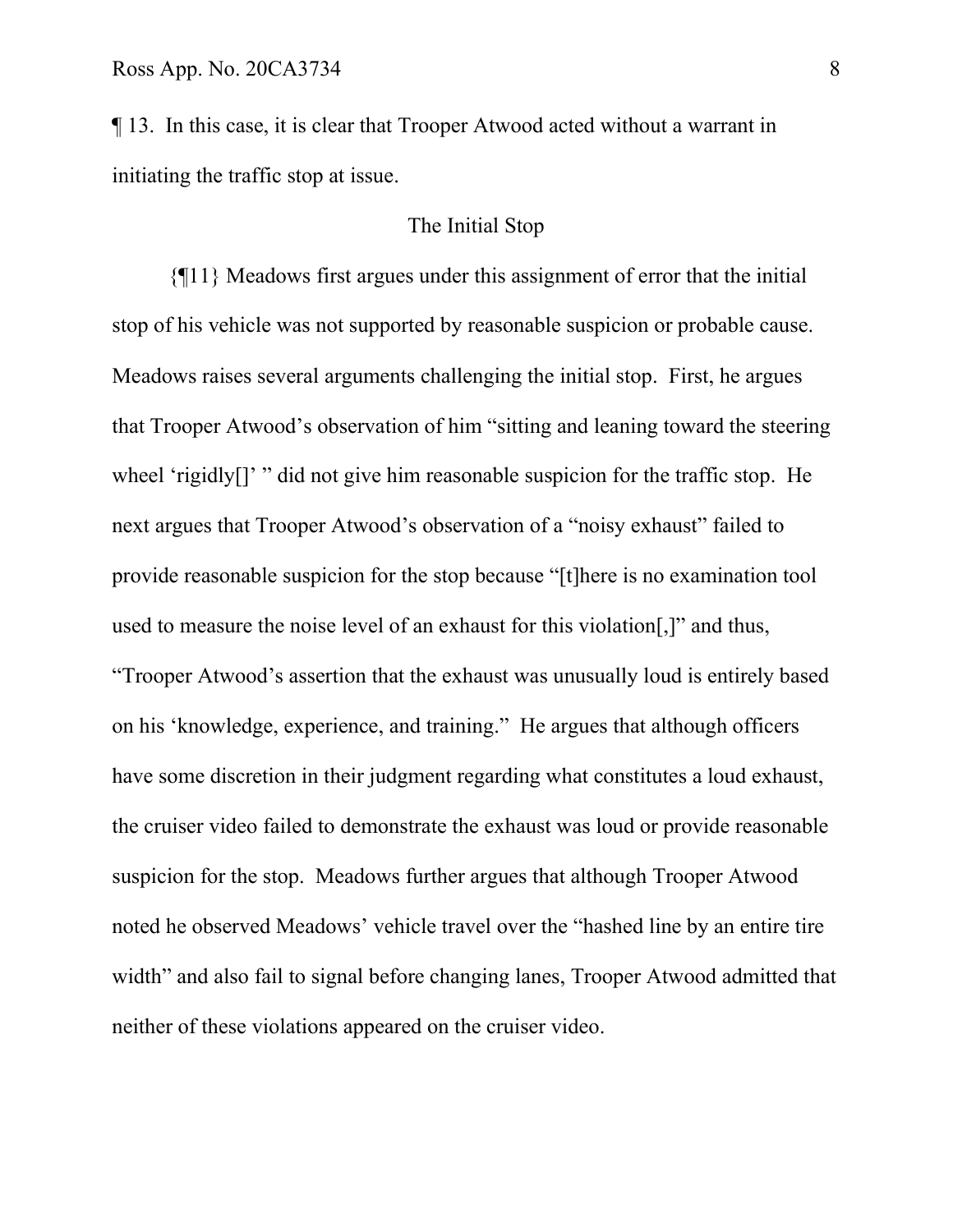{¶12} The record before us indicates that this case involved an investigatory stop. Investigatory stops "must be supported by a reasonable, articulable suspicion that the driver has, is, or is about to commit a crime, including a minor traffic violation." *Petty* at ¶ 12, citing *State v. Hudson*, 4th Dist. Gallia No. 17CA19, 2018-Ohio-2717, ¶ 14, and *State v. Fowler*, 4th Dist. Ross No. 17CA3599, 2018- Ohio-241, ¶ 16, in turn citing *United States v. Williams*, 525 Fed.Appx. 330, 332 (6th Cir.2013) and *Florida v. Royer*, 460 U.S. 491, 501-507, 103 S.Ct. 1319, 75 L.Ed.2d 229 (1983). In *Petty*, *supra*, we recently explained as follows:

"To justify a traffic stop based upon reasonable suspicion, the officer must be able to articulate specific facts that would warrant a person of reasonable caution to believe that the driver has committed, or is committing, a crime, including a minor traffic violation." *State v. Taylor*, 2016-Ohio-1231, 62 N.E.3d 591, ¶ 18 (4th Dist.). The existence of reasonable suspicion depends on whether an objectively reasonable police officer would believe that the driver's conduct constituted a traffic violation based on the totality of the circumstances known to the officer at the time of the stop. *Id.* 

Moreover, a police officer may stop the driver of a vehicle after observing even a de minimis violation of traffic laws. *See State v. Williams*, 4th Dist. Ross No. 14CA3436, 2014-Ohio-4897, 2014 WL 5513050, ¶ 9, citing *Whren v. United States*, 517 U.S. 806, 116 S.Ct. 1769, 135 L.Ed.2d 89 (1996), and *Dayton v. Erickson*, 76 Ohio St.3d 3, 665 N.E.2d 1091 (1996), syllabus. "[A] traffic stop with the proper standard of evidence is valid regardless of the officer's underlying ulterior motives as the test is merely whether the officer 'could' have performed the act complained of; pretext is irrelevant if the action complained of was permissible." *See State v. Koczwara*, 7th Dist. Mahoning No. 13MA149, 2014-Ohio-1946, 2014 WL 1877464, ¶ 22, citing *Erickson* at 7 and 11, 665 N.E.2d 1091.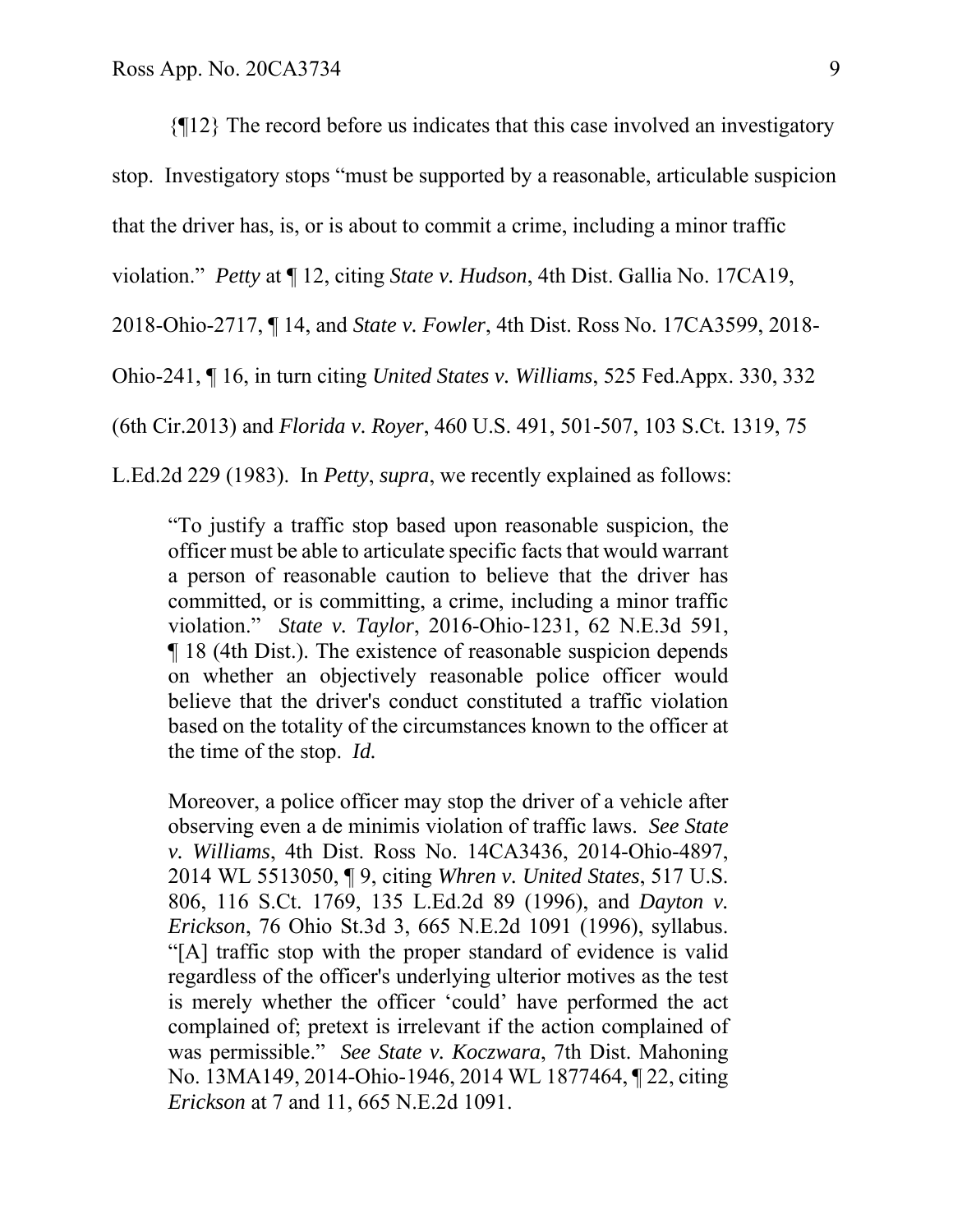*Petty* at ¶ 12-13.

 {¶13} Furthermore, " ' "[t]he propriety of an investigative stop by a police officer must be viewed in light of the totality of the surrounding circumstances." ' " *State v. Strong*, 4th Dist. Ross No. 18CA3663, 2019-Ohio-2888, ¶ 19, quoting *State v. Eatmon*, 4th Dist. Scioto No. 12CA3498, 2013-Ohio-4812, ¶ 13, in turn quoting *State v. Freeman*, 64 Ohio St.2d 291, 414 N.E.2d 1044, paragraph one of the syllabus (1980). The totality of the circumstances approach " 'allows officers to draw on their own experience and specialized training to make inferences from and deductions about the cumulative information available to them that "might well elude an untrained person." ' " *Strong* at ¶ 19, quoting *United States v. Arvizu*, 534 U.S 266, 273, 122 S.Ct. 744, 151 L.Ed.2d 740 (2002) (overruled in part on separate grounds by *Davis v. Washington*, 547 U.S. 813, 126 S.Ct. 2266, 165 L.Ed.2d 224 (2006), in turn quoting *U.S. v. Cortez*, 449 U.S. 411, 418, 101 S.Ct. 690, 66 L.Ed.2d 621 (1981).

 {¶14} In *State v. Bennett*, 4th Dist. Pickaway No. 20CA4, 2021-Ohio-937, ¶ 12, this Court was confronted with an argument that a trooper lacked reasonable suspicion to initiate a traffic stop when the initial behavior that caught the trooper's attention consisted of "the driver sitting too close to the steering wheel," which is not a violation of any traffic law. This Court upheld the stop, in part, because along with noticing the driver being positioned very close to the steering wheel, the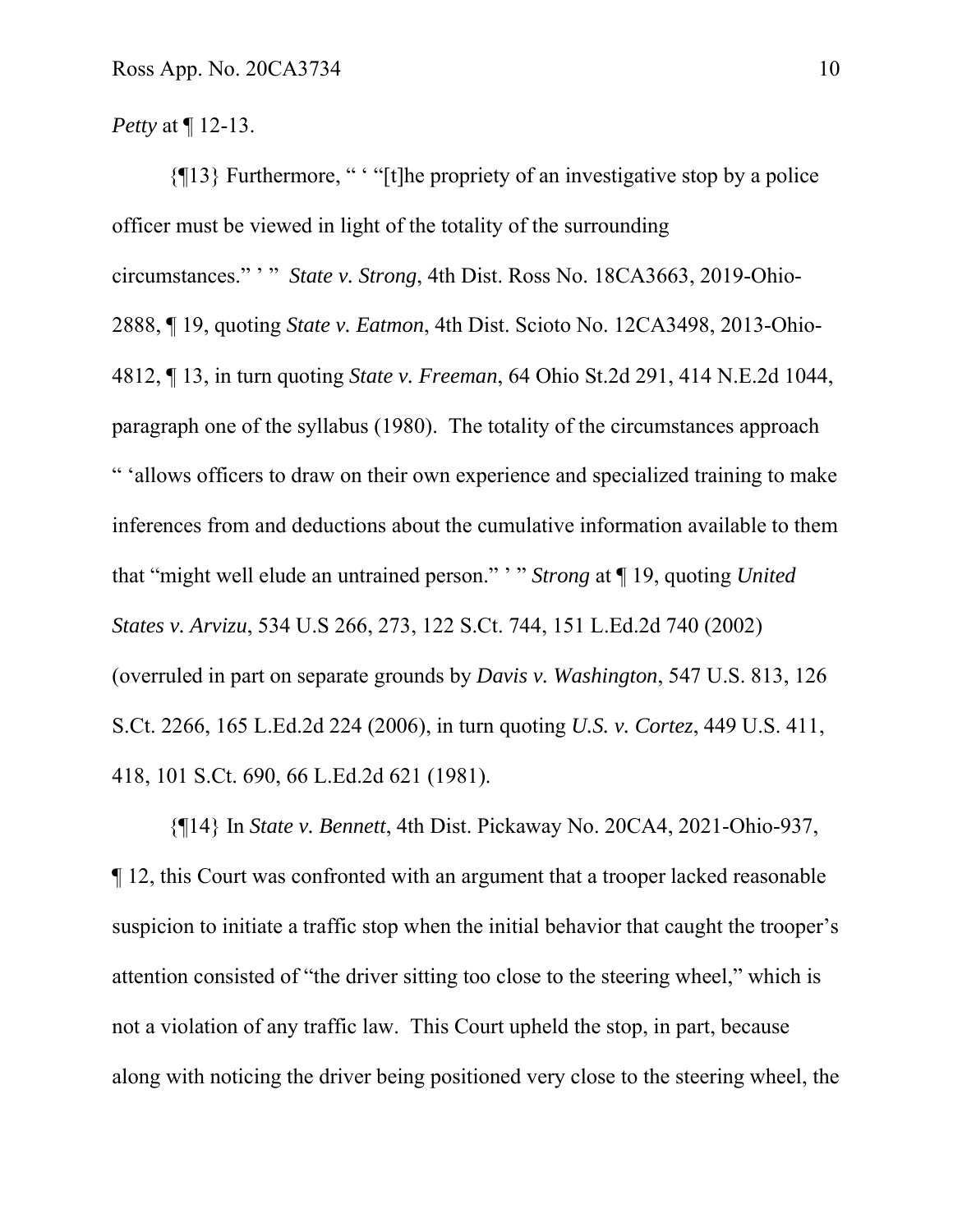trooper also observed a violation of R.C. 4503.21(A), which governs the display of license plates. *Id.* at ¶ 14. Similarly, in the present case, Trooper Atwood noticed Meadows' position in the driver's seat while also observing that his vehicle had a loud exhaust. R.C. 4513.22 provides that "every motor vehicle \* \* \* with an internal combustion engine shall at all times be equipped with a muffler which is in good working order and in constant operation to prevent excessive or unusual noise, \* \* \*." Further, this Court has previously held that observation of a loud exhaust provides sufficient reasonable suspicion to justify a traffic stop and Meadows concedes this fact on appeal. *State v. Birchfield*, 4th Dist. Ross No. 97CA2281, 1997 WL 531231, \*5.

 {¶15} Here, Trooper Atwood specifically testified during the suppression hearing that Meadows' vehicle was producing an excessive and unusual noise. During his testimony, he explained that he was stationary on US 23 when Meadow's vehicle passed by. He testified that as Meadows' vehicle passed by, he "observed \* \* \* an excessive and load [sic] and unusual exhaust violation coming from his vehicle." Trooper Atwood also testified that at that time, he also noticed Meadows was "sitting rigid in his seat, he was leaned up towards the steering wheel." He testified he believed that to be unusual compared to all the other traffic. Trooper Atwood further testified that once Meadows passed by, his vehicle "traveled over the solid white, fault [sic] line to the right by over a tire width[,]"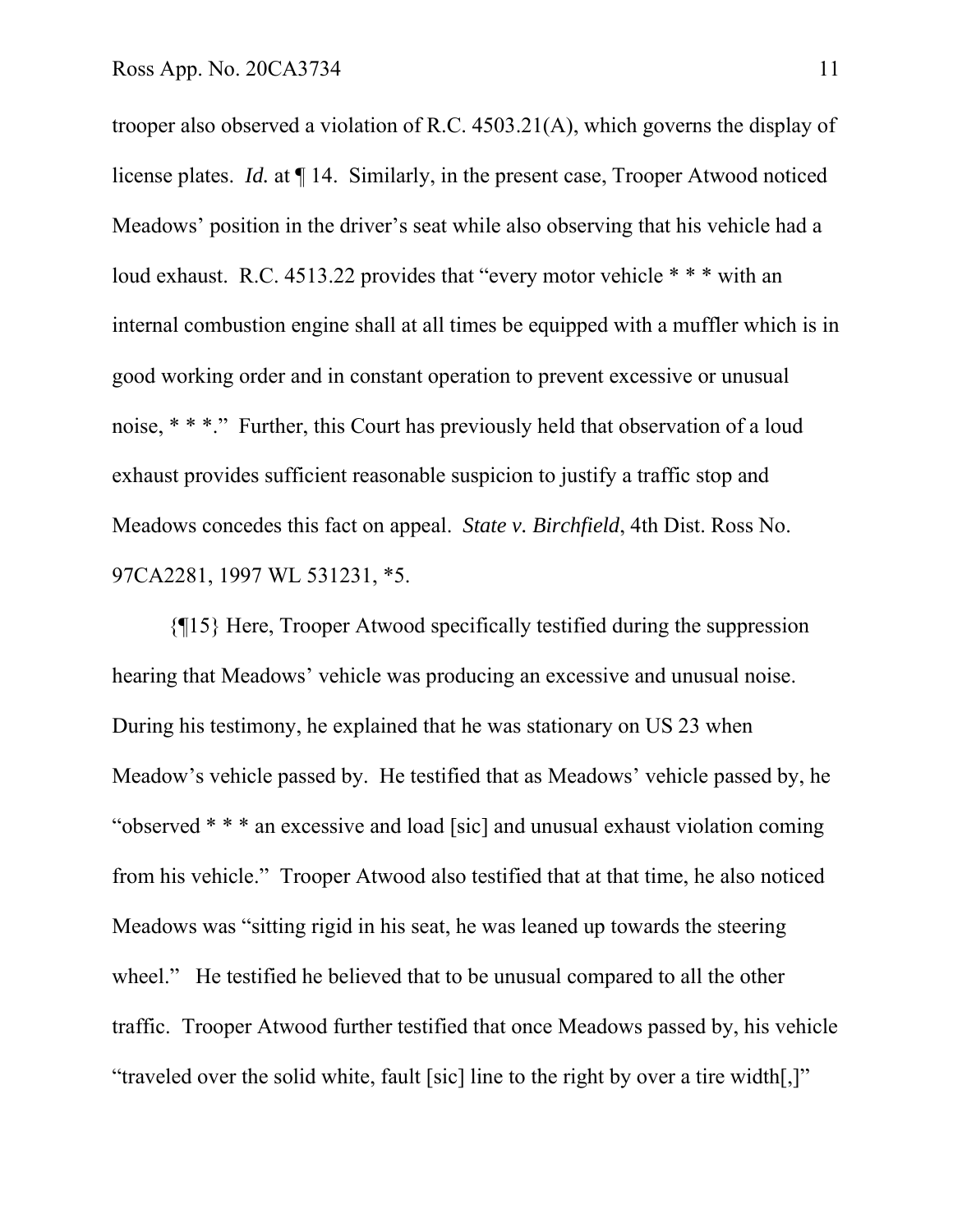and it continued over the line until it was out of sight over a hill. Based upon his observations, Trooper Atwood pulled out and pursued Meadows' vehicle.

 {¶16} Trooper Atwood then testified that as he caught up with Meadows' vehicle, he observed Meadows change from the left lane to the right lane without signaling. After catching up with Meadows and confirming Meadows' vehicle to be the vehicle with the loud exhaust, he initiated a traffic stop. On crossexamination, Trooper Atwood testified that the recording system in his cruiser starts when he activates his lights; however, he further testified upon crossexamination that although the sound of Meadows' exhaust could not be distinguished on the video, that it was a lot louder than the other vehicles, based upon his training and experience, and that it was actually making "a loud gurgling" sound. As set forth above, Trooper Atwood was entitled to rely on his experience and training in making determinations regarding a loud exhaust violation. Further, the trial court was in the best position to make a credibility determination regarding this testimony.

 ${q17}$  Additionally, R.C. 4511.33(A)(1) governs rules for driving in marked lanes and requires that all vehicles "be driven, as nearly as is practicable entirely within a single lane or line of traffic \* \* \*." A marked lanes violation constitutes a de minimis violation of traffic law and provides justification for an investigatory stop. *See State v. Alexander-Lindsey*, 2016-Ohio-3033, 65 N.E.3d 129, ¶ 11.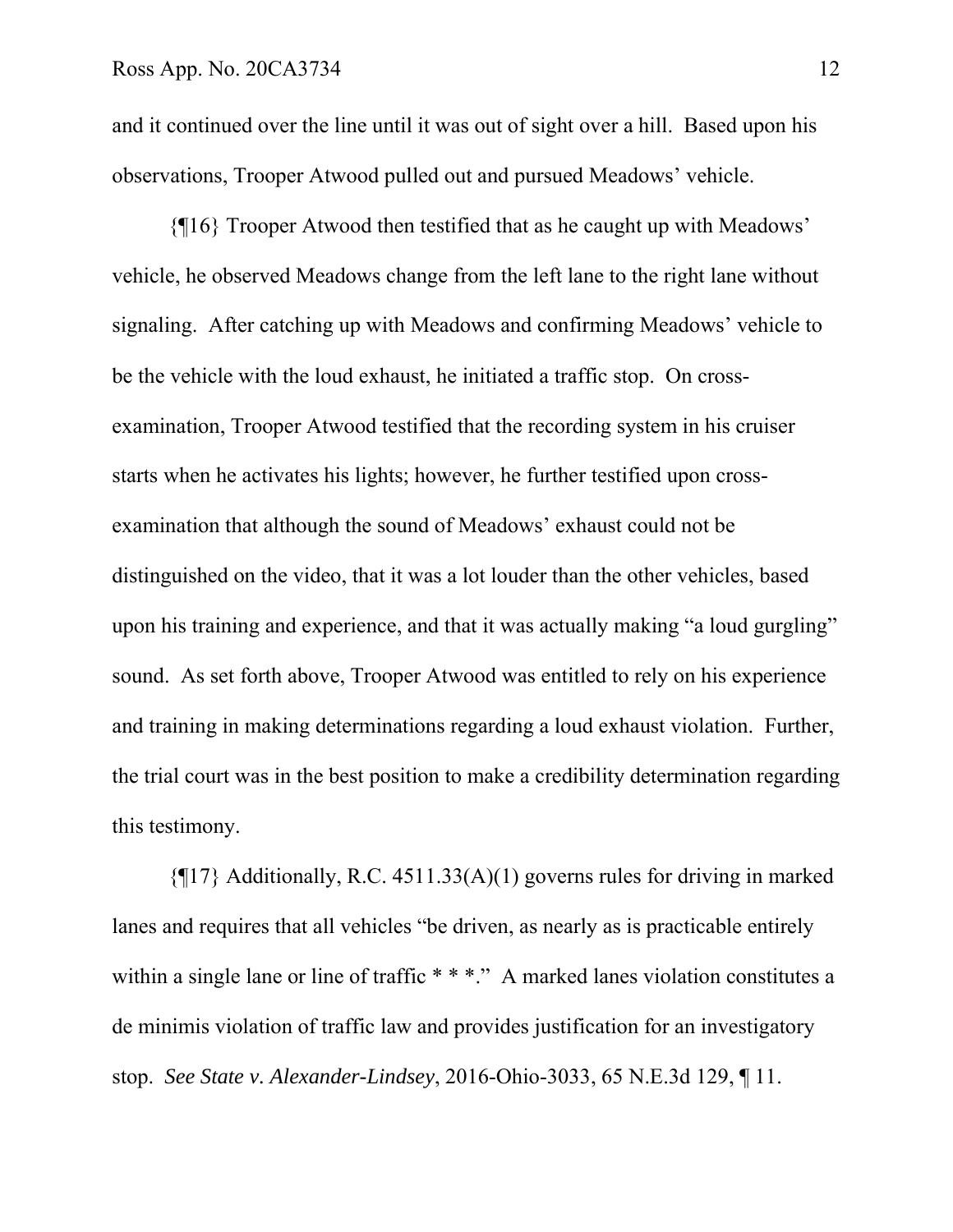Finally, R.C. 4511.39(A) governs the use of signals for moving left or right and provides that "[n]o person shall \* \* \* move right or left upon a highway \* \* \* without giving an appropriate signal in the manner hereinafter provided." As with the loud exhaust, Trooper Atwood also conceded that the lane violations were not visible on the video.

 {¶18} However, "[t]he trier of fact is free to believe all, part, or none of the testimony of any witness[.]" *State v. Hammond*, 4th Dist. Ross No. 18CA3662, 2019-Ohio-4253, ¶ 56. Further, we must accord deference to the trier of fact on credibility issues because "it is in the best position to gauge the witnesses' demeanor, gestures, and voice inflections, and to use these observations to weigh their credibility." *Id.* Moreover, while the video footage does not support Trooper Atwood's testimony about the traffic violations, the footage also does not contradict his testimony. *See generally State v. Shisler*, 1st Dist. Hamilton Nos. C-050860, C-050861, C-050878, and C-050879, 2006-Ohio-5265, ¶ 2-3, 6 (deferring to trial court's finding that officer's testimony that she observed a marked lanes violation at a particular intersection was credible even though the video footage did not show the violation due to the camera angle, the officer's report did not mention the violation, the officer only cited the driver for weaving at a different intersection, and the video footage did not reflect that the driver had been weaving at that location).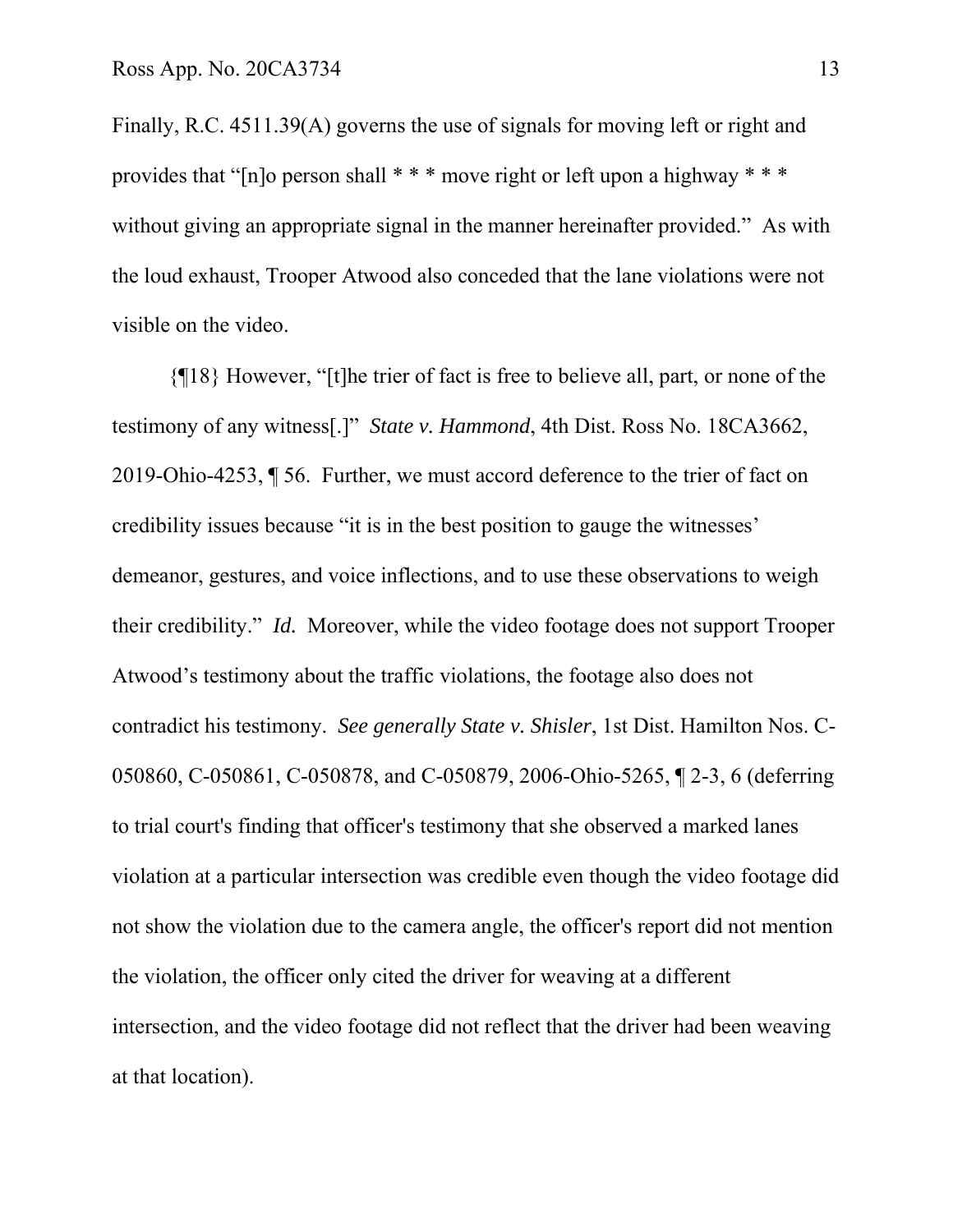{¶19} Here, the record before us indicates that upon being asked why he was stopped, Trooper Atwood advised Meadows that he stopped him for having a loud exhaust, a marked lanes violation, and a turn signal violation. It further appears from the record before us that the initial observation of the loud exhaust, as well as the marked lanes violation, likely occurred prior to the time the video would have started recording. Also, a review of the cruiser video reveals that there is excessive traffic and road noise throughout the stop that renders it very difficult to hear or differentiate where noise is specifically coming from. As set forth above, the trial court was free to believe Trooper Atwood's testimony that he observed a loud exhaust, as well as a marked lanes violation and turn signal violation, even though these violations could not be confirmed on review of the cruiser video and, moreover, any single one of these violations, although de minimis, would have provided sufficient reasonable suspicion for Trooper Atwood to initiate a traffic stop. As such, we cannot conclude that the trial court erred in denying Meadows' motion to suppress based upon the ground that the initial investigatory stop was invalid.

### Investigatory Detention

 {¶20} After arguing that the initial stop was not supported by reasonable, articulable suspicion, Meadows goes on to argue on appeal that he was unreasonably detained when Trooper Atwood expanded the scope of the initial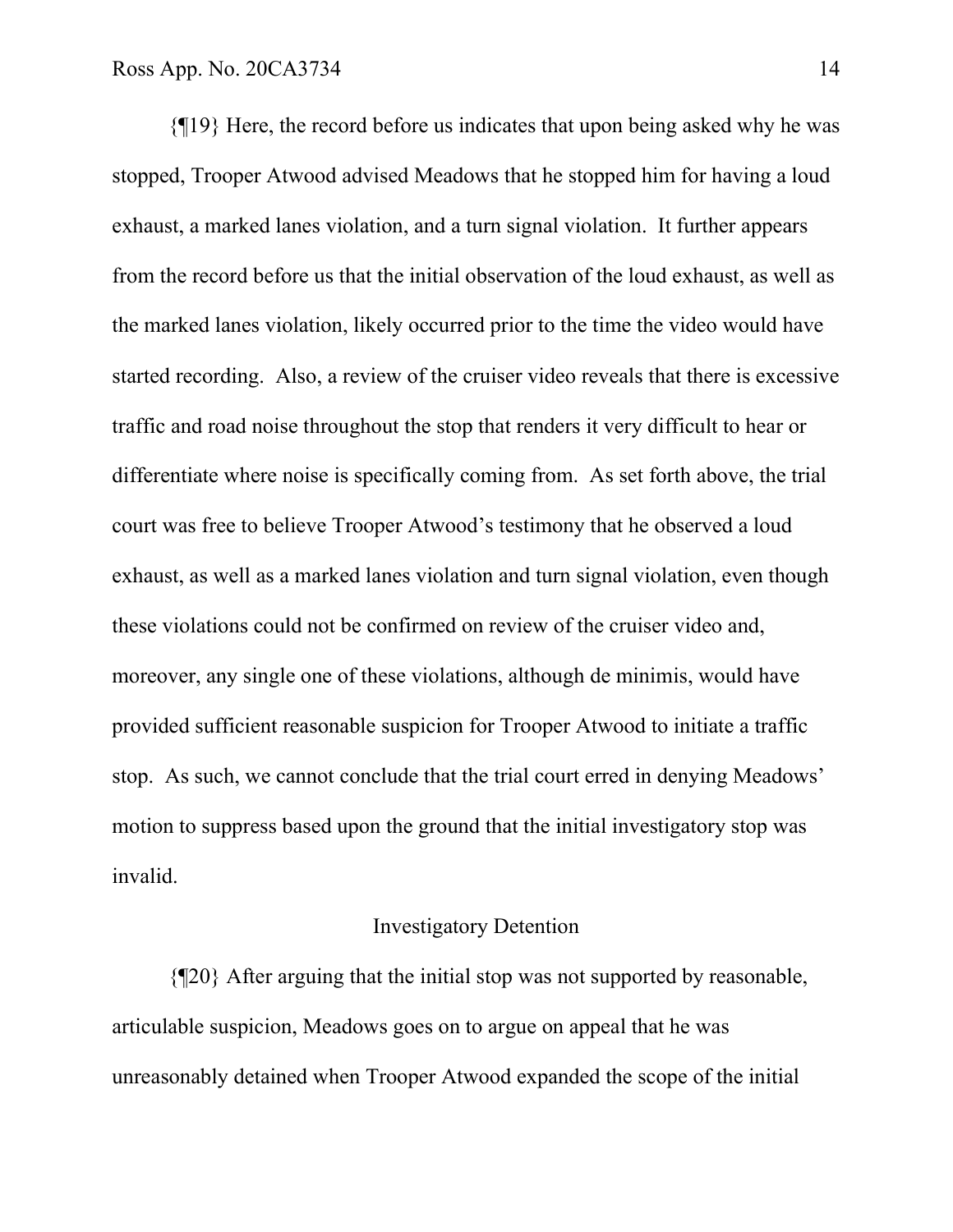stop. However, Meadows did not raise this argument in his underlying suppression motion, nor did he raise this argument in his post-hearing brief. In fact, the only reference Meadows' underlying motion makes to being "unreasonably detained" is made as part of his separate argument that his statements should be suppressed based upon a *Miranda* violation, which we will address more fully below.

 {¶21} "It is well settled that issues not raised in an original motion to suppress cannot be raised for the first time on appeal." *State v. Jones*, 4th Dist. Highland No. 04CA9, 2005-Ohio-768, ¶ 18. *See also State v. Markins*, 4th Dist. Scioto No. 10CA3387, 2013-Ohio-602, ¶ 25; *State v. Daboni*, 4th Dist. Meigs Nos., 18CA3, 18CA4, 18CA5, 2018-Ohio-4155, ¶ 16. As we stated in *Jones*, this is no mere technicality. *Jones* at ¶ 18*.* Crim.R. 47 requires a motion to suppress to "state with particularity the grounds upon which it is made and [to] set forth the relief or order sought." *State v. Rife*, 4th Dist. Ross No. 11CA3276, 2012-Ohio-3264, ¶ 17. "These requirements exist because 'the prosecutor cannot be expected to anticipate the specific legal and factual grounds upon which the defendant challenges the legality of a warrantless search.' " *Id.*, quoting *Xenia v. Wallace*, 37 Ohio St.3d 216, 218, 524 N.E.2d 889 (1988). Here, because issues related to the scope and length of Meadows' investigatory detention were not raised below, we will not consider this portion of his assignment of error.

Suppression of Statements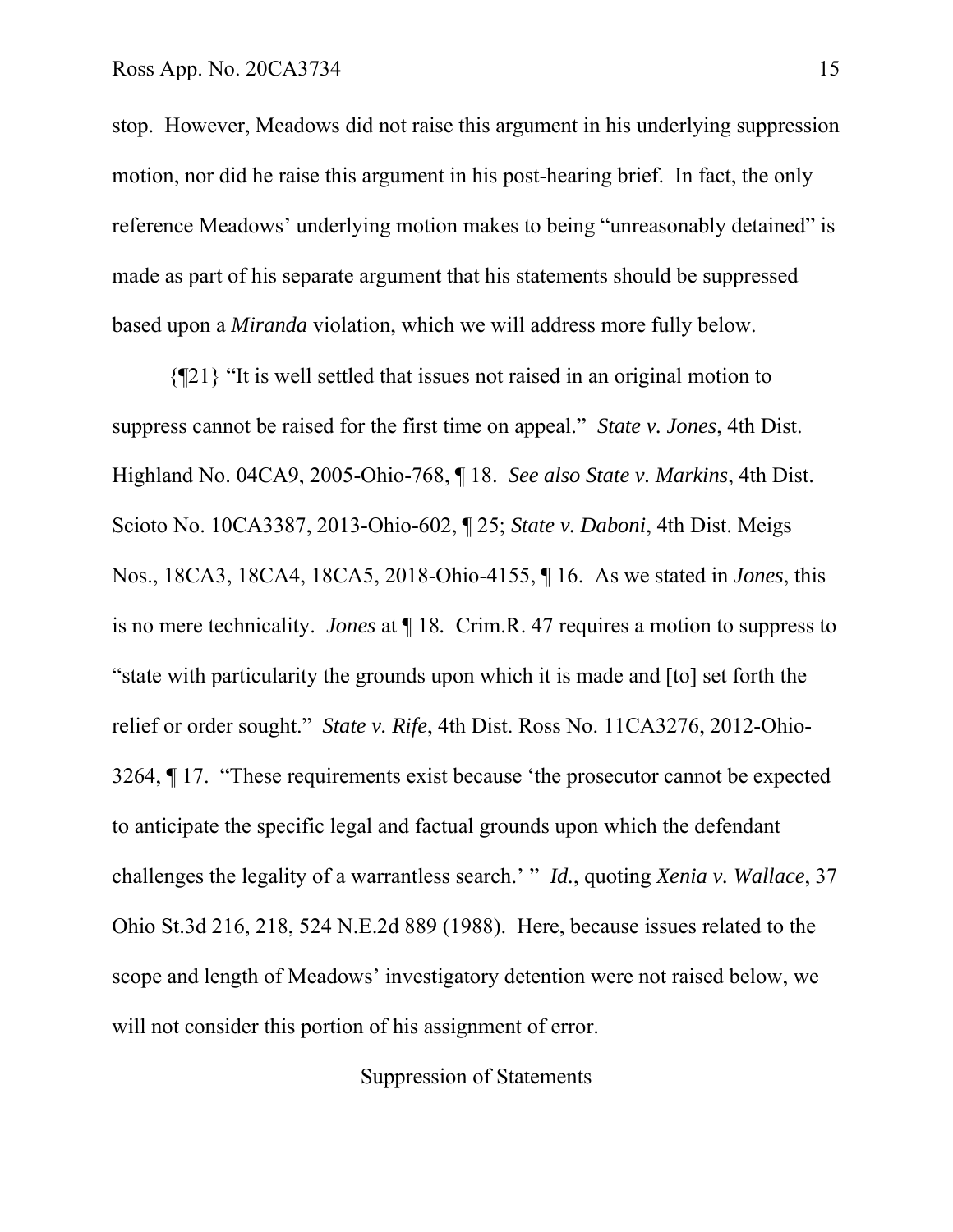{¶22} Meadows also argues under his first assignment of error that the trial court erred in denying his motion to suppress the statements that he contends were obtained in violation of his Fifth and Sixth Amendment constitutional rights. Meadows argues that the question presented here is whether a reasonable person in his position would have understood himself to be in custody while being questioned in the front seat of the police vehicle. He further argues that Trooper Atwood "set the tone of intimidation from the first interaction" because he was a "uniformed state trooper in a marked vehicle," and by immediately accusing Meadows of shoving something near the center console and then asking him if that was his "burner" he just dropped when he exited the vehicle.

 {¶23} He points to additional factors present as well, including the fact that Trooper Atwood removed him from his vehicle and patted him down less than two minutes after initiating the stop, as well as the fact that the trooper then placed him in the front seat of the cruiser with the door closed and began asking him questions. Meadows contends that a reasonable person in his situation would have understood himself to be in custody during this questioning from the trooper. He further argues that he was in custody when Trooper Atwood moved him to the back seat of the cruiser, with an open window but with doors that only open from the outside, and left him guarded by a second trooper while he was searching the vehicle. Meadows argues that Trooper Atwood made further "accusations" about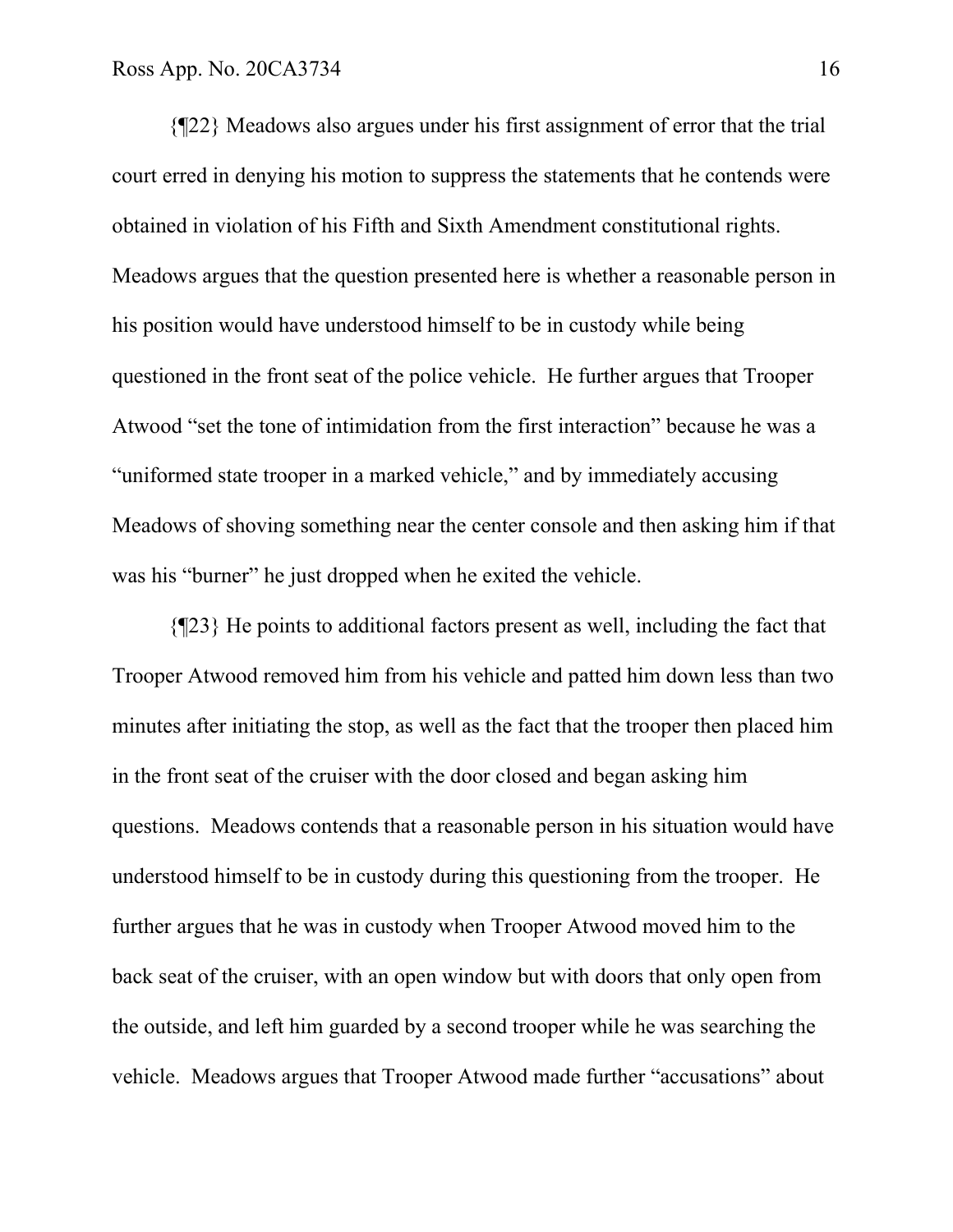weapons being in the vehicle when he was seated in the back of the cruiser. Meadows argues that any and all statements made during this time were elicited during a custodial interrogation in violation of his *Miranda* rights, and because the questioning occurred without a lawyer, that his Sixth Amendment right to counsel was also violated.

 {¶24} The Fifth Amendment to the United States Constitution provides that no person "shall be compelled in any criminal case to be a witness against himself." To safeguard a suspect's Fifth Amendment privilege against selfincrimination, law enforcement officers seeking to perform a custodial interrogation must warn the suspect "that he has the right to remain silent, that anything he says can be used against him in a court of law, that he has the right to the presence of an attorney, and that if he cannot afford an attorney one will be appointed for him prior to any questioning if he so desires." *Miranda v. Arizona*, supra, at 479. In the absence of these warnings, a suspect's incriminatory statements made during a custodial interrogation are inadmissible at trial. *See Michigan v. Mosley*, 423 U.S. 96, 99-100, 96 S.Ct. 321, 46 L.Ed.2d 313 (1975) ("[U]nless law enforcement officers give certain specified warnings before questioning a person in custody [], and follow certain specified procedures during the course of any subsequent interrogation, any statement made by the person in custody cannot over his objection be admitted in evidence against him as a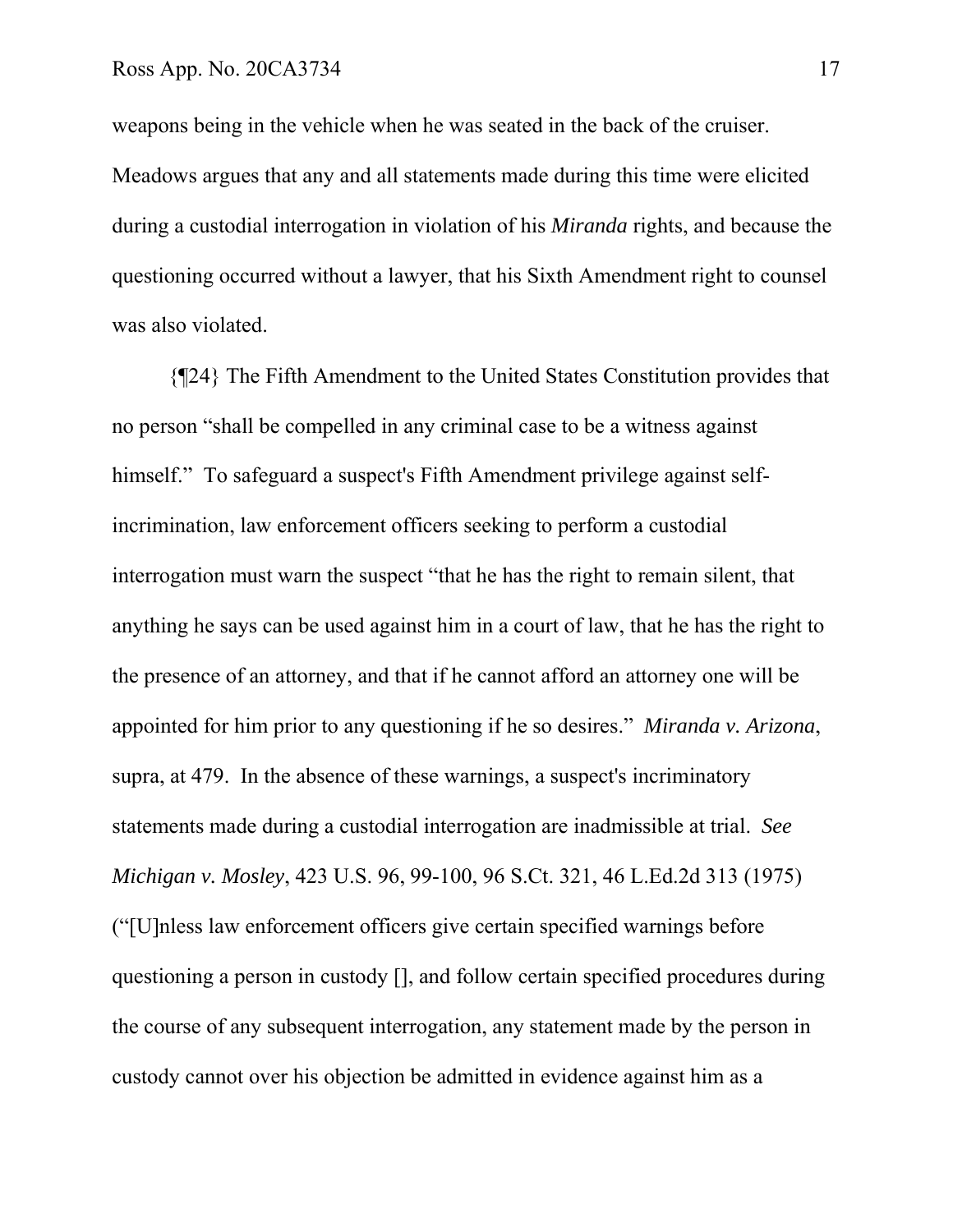defendant at trial, even though the statement may in fact be wholly voluntary"), citing *Michigan v. Tucker*, 417 U.S. 433, 443, 94 S.Ct. 2357, 2363, 41 L.Ed.2d 182 (1974). *See also Miranda* at 479 (stating that no evidence stemming from the result of a custodial interrogation may be used against defendant unless procedural safeguards employed); *State v. Maxwell*, 139 Ohio St.3d 12, 2014-Ohio-1019, 9 N.E.3d 930, ¶ 113 (stating that "the prosecution may not use statements, whether exculpatory or inculpatory, stemming from custodial interrogation of the defendant unless it demonstrates the use of procedural safeguards effective to secure the privilege against self-incrimination"). Moreover, under Section 10, Article I of the Ohio Constitution "evidence obtained as the direct result of statements made in custody without the benefit of a *Miranda* warning should be excluded." *State v. Farris*, 109 Ohio St.3d 519, 529, 2006-Ohio-3255, 849 N.E.2d 985, 996, ¶ 49.

 {¶25} However, *Miranda* does not protect every individual who is subjected to police questioning. *See State v. Hoffner*, 102 Ohio St.3d 358, 2004-Ohio-3430, 811 N.E.2d 48, ¶ 26; *State v. Biros*, 78 Ohio St.3d 426, 440, 678 N.E.2d 891 (1997); citing *Oregon v. Mathiason*, 429 U.S. 492, 494, 97 S.Ct. 711, 50 L.Ed.2d 714 (1977). " 'Nor is the requirement of warnings to be imposed simply because \* \* \* the questioned person is one whom the police suspect.' " *Biros* at 440, quoting *Mathiason* at 494. Instead, "[o]nly *custodial* interrogation triggers the need for *Miranda* warnings." (Citations omitted). *Biros* at 440. (citations omitted).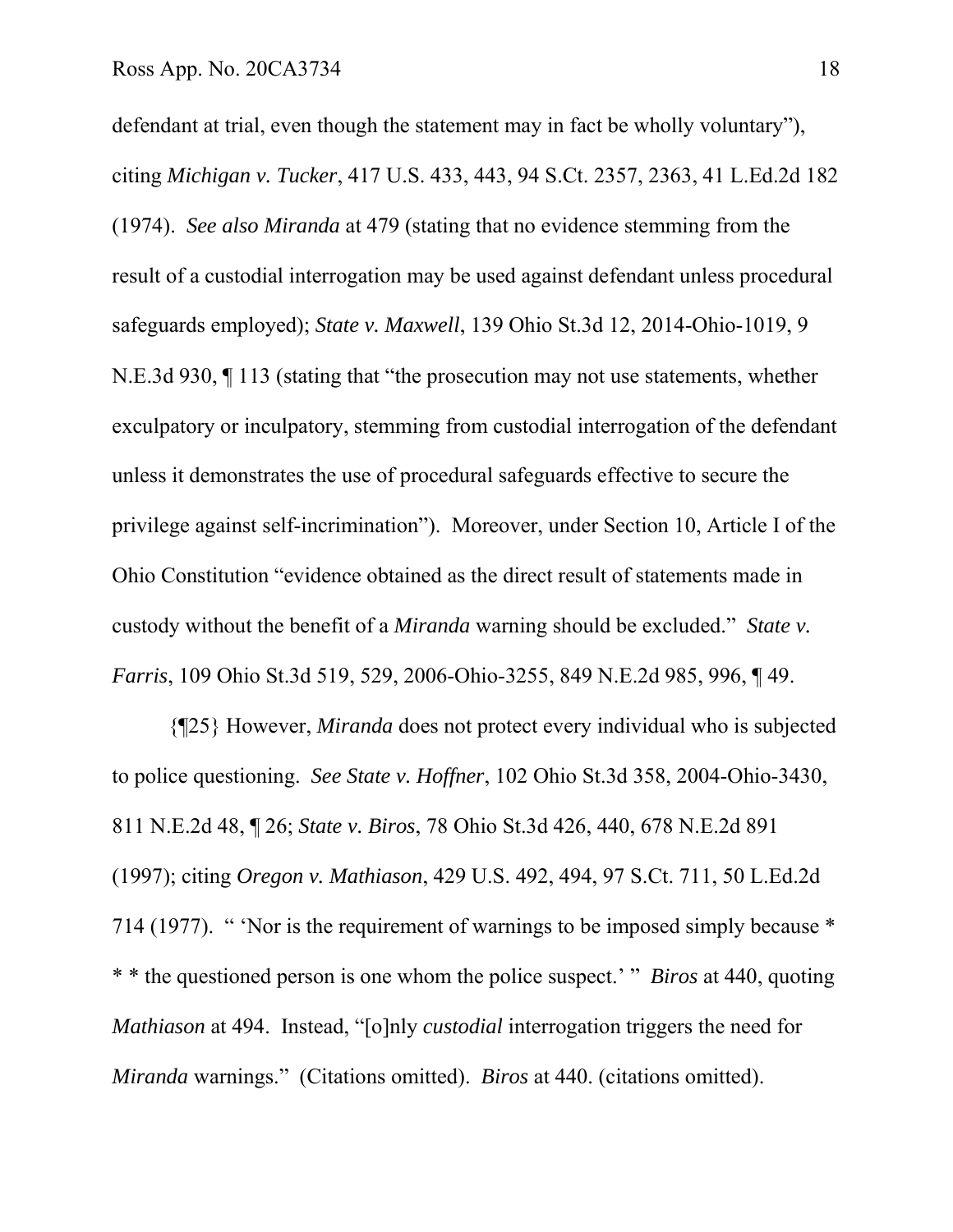{¶26} *Miranda* defined "custodial interrogation" as "questioning initiated by law enforcement officers after a person has been taken into custody or otherwise deprived of his freedom of action in any significant way." *Miranda, supra,* at 444. *Accord Stansbury v. California*, 511 U.S. 318, 322, 114 S.Ct. 1526, 128 L.Ed.2d 293 (1994); *Mathiason, supra ,*at 495 (stating that the *Miranda* protection attaches "only where there has been such a restriction on a person's freedom as to render him in 'custody' "). In Ohio, it has consistently been stated that "[i]n order to determine whether a person is in custody for purposes of receiving *Miranda*  warnings, courts must first inquire into the circumstances surrounding the questioning and, second, given those circumstances, determine whether a reasonable person would have felt that he or she was not at liberty to terminate the interview and leave." *State v. Hoffner*, 102 Ohio St.3d 358, 2004-Ohio-3430, 811 N.E.2d 48, ¶ 27, citing *Thompson v. Keohane*, 516 U.S. 99, 112, 116 S.Ct. 457, 133 L.Ed.2d 383 (1995). *Accord J.D.B. v. North Carolina*, 564 U.S. 261, 131 S.Ct. 2394, 2402, 180 L.Ed.2d 310 (2011).

 {¶27} However, in a more recent decision, the Supreme Court of Ohio has now held that the test is not whether a reasonable person believes himself or herself to be free to leave, but rather the relevant inquiry is "whether a reasonable person in the suspect's position would have understood himself or herself to be in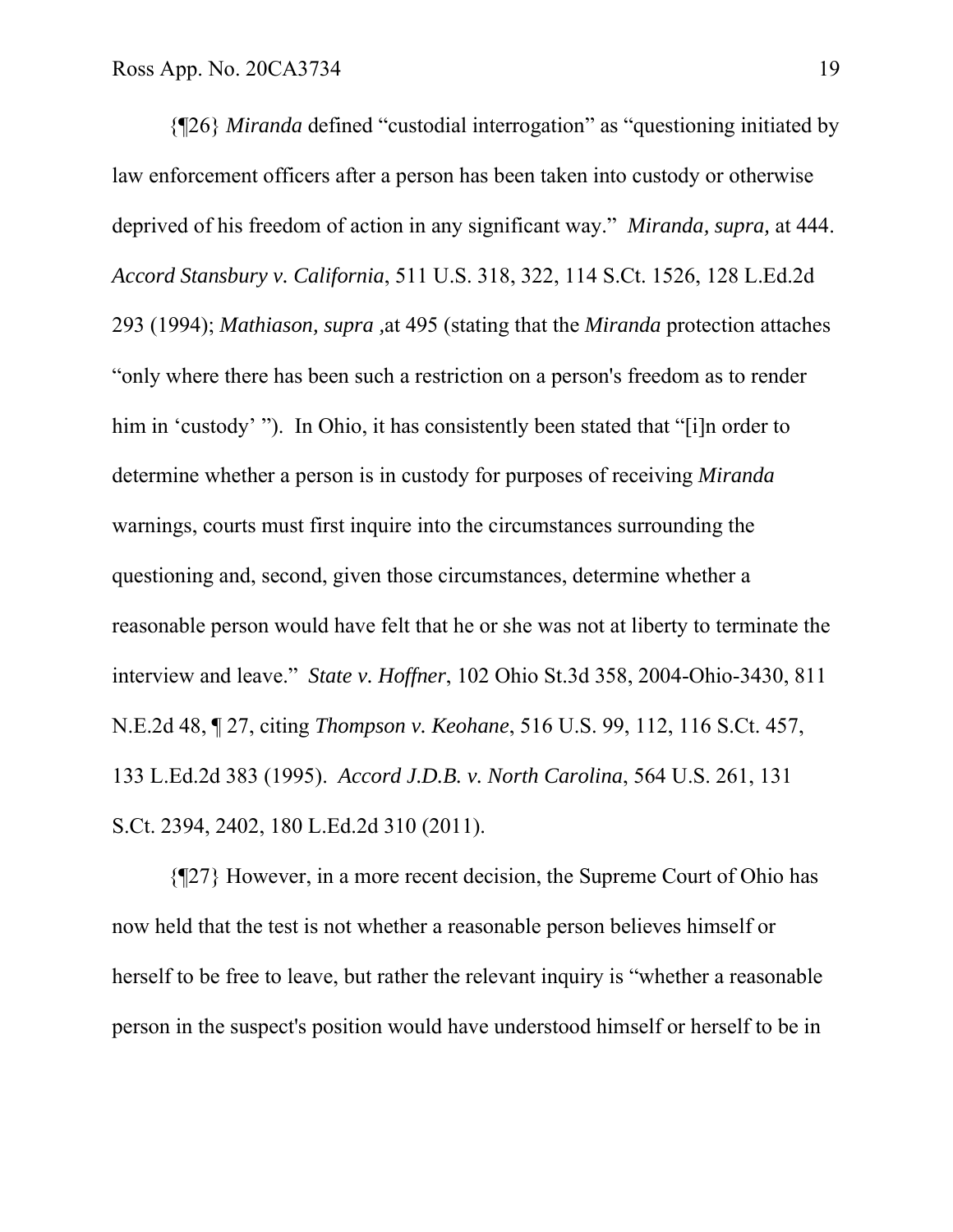custody." *Cleveland v. Oles*, 152 Ohio St.3d 1, 2017-Ohio-5834, 92 N.E.3d 810, ¶

30 (2017). In announcing this new test, the Court reasoned as follows:

This nuance is important and well reasoned. If the inquiry were whether the driver felt free to leave, then every traffic stop could be considered a custodial interrogation because "few motorists would feel free either to disobey a directive to pull over or to leave the scene of a traffic stop without being told they might do so[.]" [*Berkemer v. McCarty*, 468 U.S. 420, 436, 104 S.Ct. 3138, 82 L.Ed.2d 317 (1984).] And a law-enforcement officer, in the midst of investigating a traffic stop and performing all its attendant procedures, would not consider a driver free to leave unless given permission. But 'not free to leave' and 'in custody' are distinct concepts.

*Id.*

{¶28} The Court further reasoned as follows:

For purposes of constitutional privilege against selfincrimination, the test is not whether the individual feels free to leave but whether the situation "exerts upon a detained person pressures that sufficiently impair his free exercise of his privilege against self-incrimination to require that he be warned of his constitutional rights."

*Id.* at ¶ 31; quoting *Berkemer* at 437.

Ultimately, in *Cleveland v. Oles,* based on the totality of the circumstances

the court found that the suspect was not in custody and that no constitutional

violation occurred. *Cleveland v. Oles* at ¶ 33. In that case, the suspect was

stopped, was asked to step out of the vehicle and sit in the front seat of the patrol

car, and was questioned regarding his destination and how much alcohol he had

consumed that evening. *Id.* at ¶ 2-4. He was also directed to perform field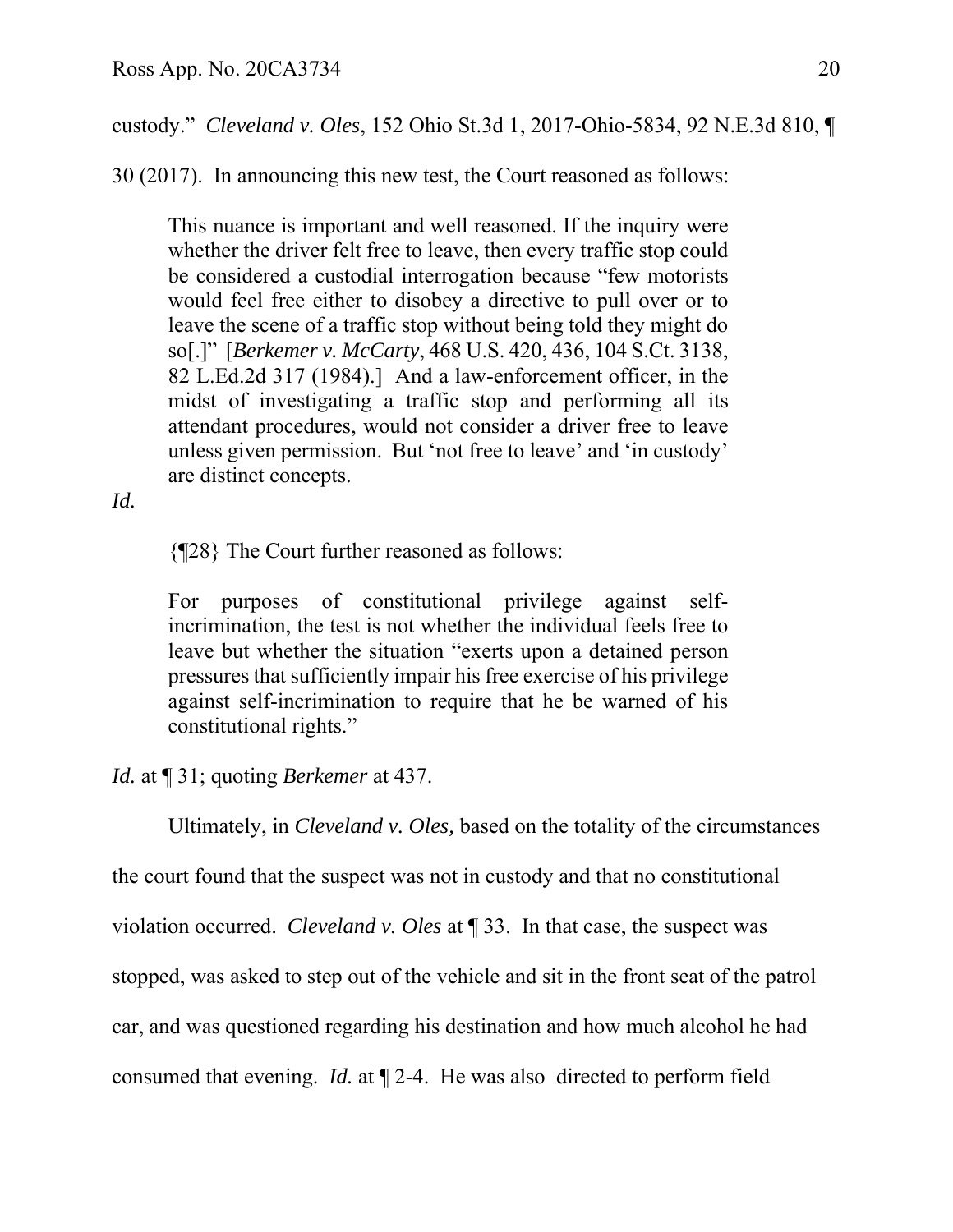sobriety tests, failed the tests, and was arrested, all without receiving *Miranda*  warnings. *Id.*

 {¶30} Further, the Supreme Court of Ohio has held that an individual temporarily detained as part of a routine traffic or investigatory stop ordinarily is not in custody and is therefore not entitled to *Miranda* warnings. *See State v. Farris*, 109 Ohio St.3d 519, 2006-Ohio-3255, 849 N.E.2d 985, ¶ 13, citing *Berkemer*, *supra*, at 439-440 (noting that investigative stops are not subject to *Miranda* requirements and holding that *Miranda* was not implicated during traffic stop for swerving when officer questioned driver about his drinking). Thus, " 'most traffic stops and accompanying investigatory questioning do not constitute custodial interrogations warranting the right to *Miranda* warnings.' " (Citations omitted). *State v. Casteel*, 2017-Ohio-8303, 98 N.E.3d 889 (4th.Dist 2017), quoting *State v. Brocker*, 11th Dist. Portage No. 2014-P-0070, 2015-Ohio-3412, ¶ 17. *See also State v. Jackson*, 9th Dist. Summit Nos. 27132, 27200, 27133, 27158, 2015-Ohio-5246 (determining that *Miranda* did not apply to traffic stop during which officer asked defendant where he had been and whether he had purchased any items at the store where he had been); *State v. Campbell*, 2nd Dist. Montgomery No. 26497, 2015-Ohio-3381 (determining that *Miranda* not implicated during investigative stop to ascertain whether eighteen-year-old defendant had been drinking when there was no evidence that defendant was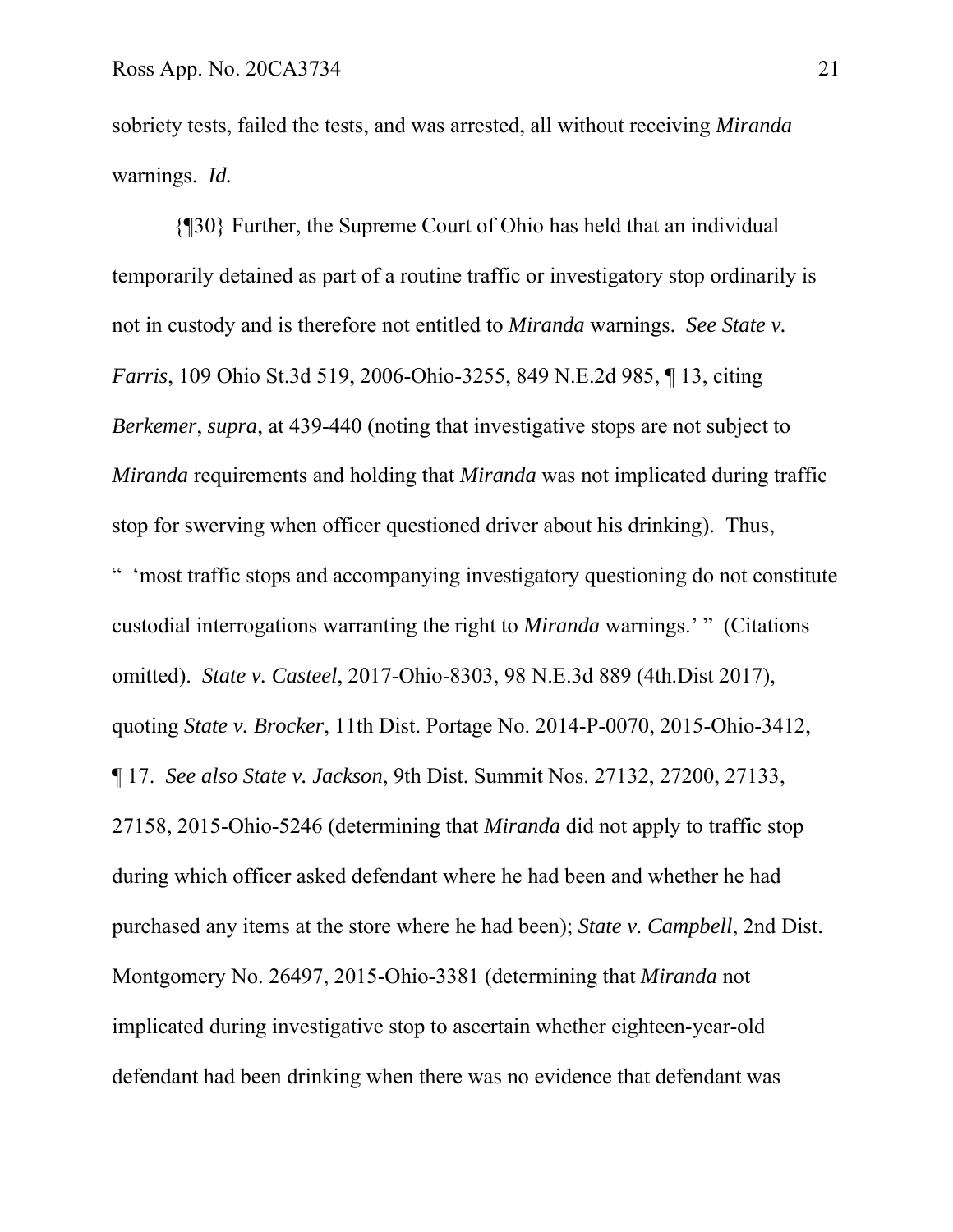handcuffed, and the defendant was not informed that he was under arrest or detained in police car); *State v. Smoot*, 2015-Ohio-2717, 38 N.E.3d 1094, 1112- 1113, ¶ 41 (determining that defendant was not in custody for purposes of *Miranda* when officer asked defendant about the contents of his vehicle during traffic stop); *State v. Vineyard*, 2nd Dist. Montgomery No. 25854, 2014-Ohio-3846 (determining that defendant was not in custody during traffic stop even though officer asked defendant to exit his vehicle and asked defendant whether he had any weapons); *State v. Ware*, 8th Dist. Cuyahoga No. 89945, 2008-Ohio-2038 (concluding that *Miranda* was not applicable during a routine traffic stop in which officer asked defendant if he had any weapons, drugs, or contraband in the vehicle); *State v. Leonard*, 1st Dist. Hamilton No. C-060595, 2007-Ohio-3312 (holding that *Miranda* warnings were not required when an officer removed defendant from his vehicle and placed defendant in front passenger seat of officer's patrol vehicle for questioning).

{¶31} However, as explained in *Farris*, *supra*, during a traffic or investigative stop circumstances may change and render an individual "in custody" for practical purposes and, thus, " 'entitled to the full panoply of protections prescribed by *Miranda*.' " *Farris* at ¶ 13; quoting *Berkemer* at 440. "The determination of whether a suspect is in custody presents a mixed question of fact and law." *State v. Dukes*, 4th Dist. Scioto Nos. 16CA3745 and 16CA3760, 2017-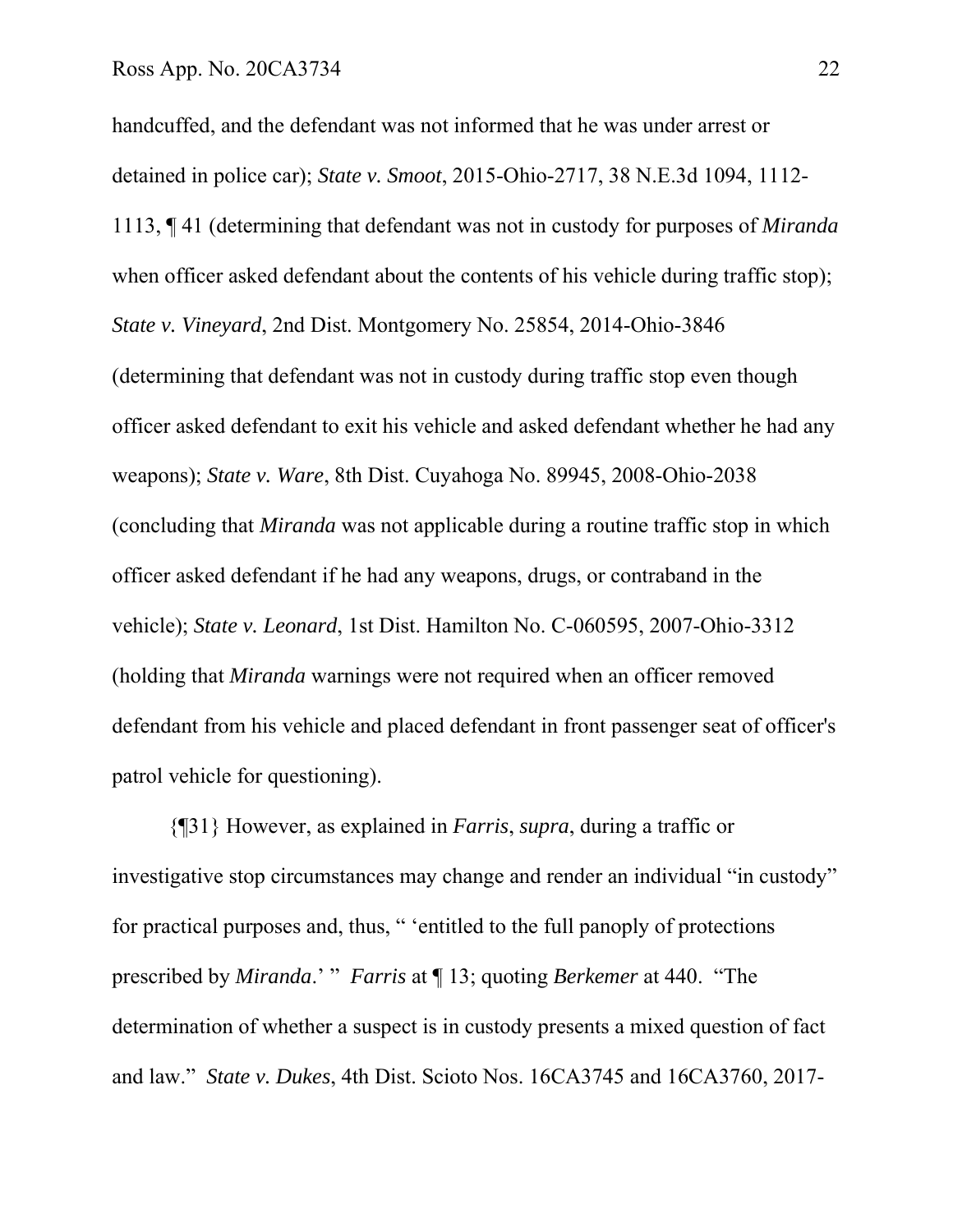Ohio-7204, ¶ 45, citing *In re R.H.*, 2nd Dist. Montgomery No. 22352, 2008-Ohio-773, ¶ 15. Thus, " '[w]e defer to the court's findings of fact, when articulated, but evaluate de novo whether on those facts, [the suspect] was in custody.' " *Id.* Here, the trial court denied Meadows' motion to suppress without providing findings of fact or conclusions of law and without setting forth its reasoning. However, implicit in the trial court's denial of the motion is the trial court's determination that Meadows was not "in custody" for purposes of *Miranda*.

 {¶32} We initially note that during a valid traffic stop, officers may order the occupants out of a vehicle pending completion of the stop without violating the Fourth Amendment. *State v. Dorsey*, 4th Dist. Scioto No. 19CA3874, 2019-Ohio-3478, ¶ 15, citing *Pennsylvania v. Mimms*, 434 U.S. 106, 111, fn. 6, 985 S.Ct. 330, 54 L.Ed.2d 331 (1977). *See also Maryland v. Wilson*, 519 U.S. 408, 117 S.Ct. 882, 137 L.Ed.2d 41 (1997). As set forth above, we have already determined that the traffic stop at issue was valid. As such, Trooper Atwood was permitted to remove Meadows from the vehicle. We also note that once a lawful traffic stop has been made, law enforcement officers may conduct a limited protective search for concealed weapons if an officer reasonably believes that a suspect may be armed or a danger to the officer or to others. *See State v. Evans*, 67 Ohio St.3d 405, 414, 618 N.E.2d 162 (1993). Here, Trooper Atwood testified that upon initiating the stop of Meadows' vehicle, he observed Meadows making what were essentially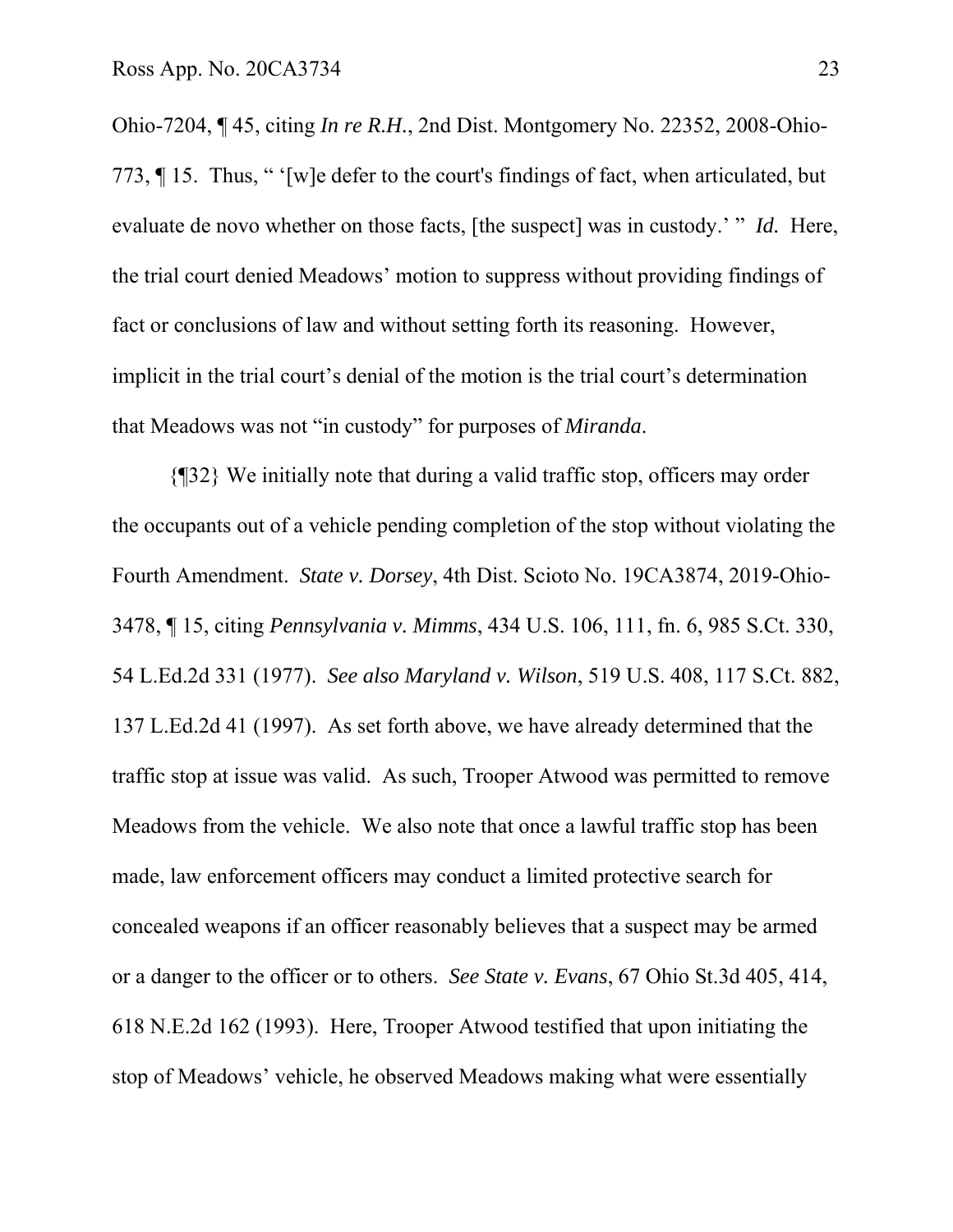furtive movements, which he described as "shoving" something in the area of the center console of the vehicle. "The purpose of this limited search is not to discover evidence of crime, but to allow the officer to pursue his investigation without fear of violence." *Evans* at 422, citing *Terry v. Ohio*, 392 U.S. 1, 24, 88 S.Ct. 1868, 20 L.Ed.2d 889 (1968). Based upon the record before us, we conclude the pat-down search for weapons was also valid.

 {¶33} Meadows contends, however, that he was in custody for purposes of *Miranda* essentially from the point Trooper Atwood initially approached him in light of the fact that Trooper Atwood's initial encounter with him consisted of asking Meadows what he was "shoving" and whether something he dropped as he was exiting the vehicle was his "burner." He further argues that he was in custody when he was placed in the cruiser and questioned about his identity, where he was heading towards and coming from, the ownership of the vehicle, and whether there were any weapons in the vehicle.<sup>3</sup>

 {¶34} Contrary to Meadows' arguments, in light of the foregoing case law coupled with a review of the record before us, we conclude that the evidence presented at the suppression hearing failed to establish that Meadows was in custody at any point during the encounter with law enforcement until he was

<sup>3</sup> Although Meadows describes the encounter consisting of Trooper Atwood accusing him of having a weapon in the vehicle, a review of the video indicates that Trooper Atwood simply asked him if there were any weapons in the vehicle, to which Meadows responded there were not.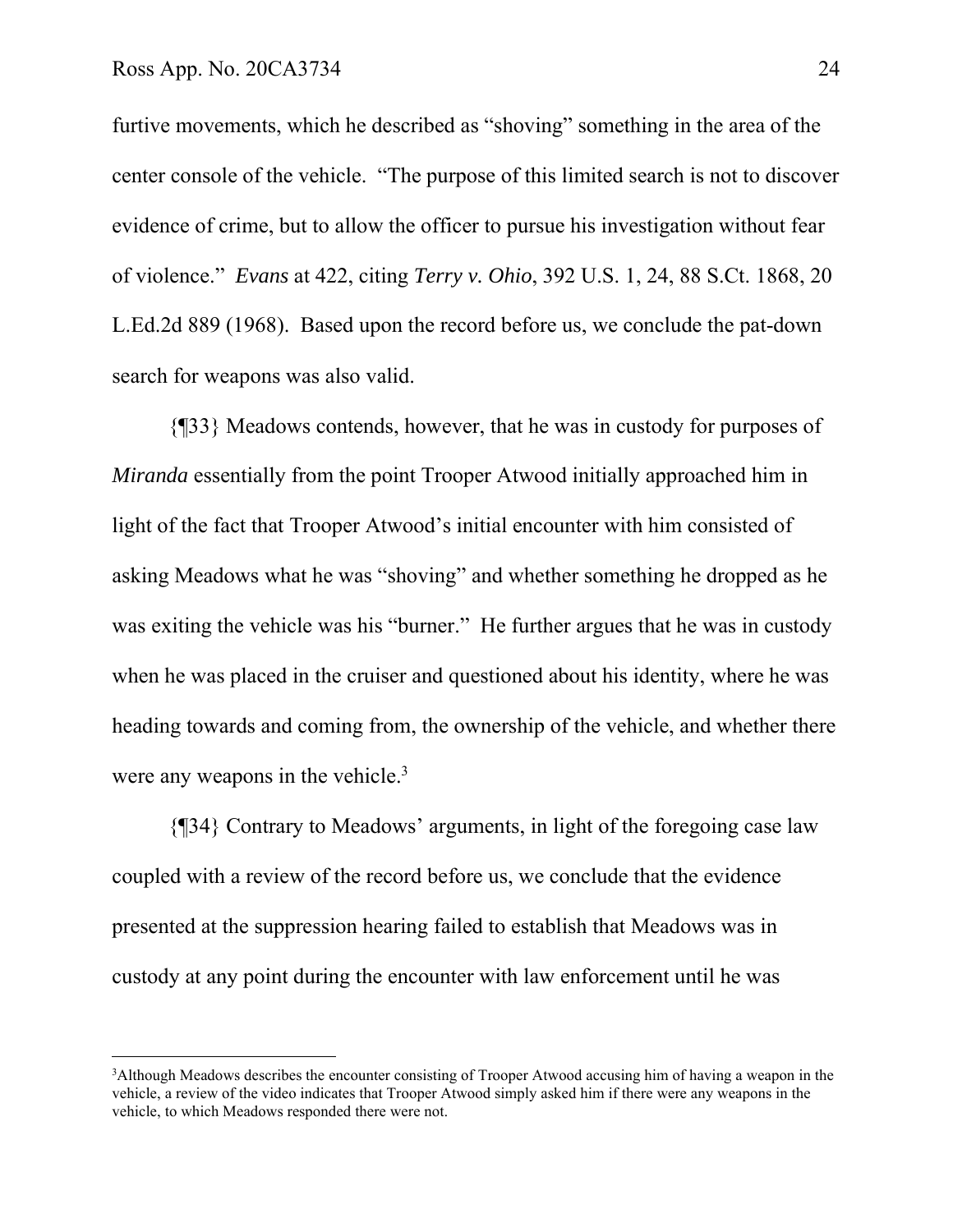actually handcuffed and *Mirandized.* This occurred upon Trooper Atwood finding what appeared to be methamphetamine concealed behind a trim panel of his center console. We note that this was found in connection with a consent search, the consent for which was not challenged at the trial court level. Furthermore, the record reveals that Meadows did not make any incriminating statements until after he was read his *Miranda* rights. Prior to being mirandized he simply answered questions regarding his identity, his destination, the ownership of his vehicle, and whether there were any weapons in the car. He denied "shoving" anything while sitting in the car. The fact that those questions were asked and answered did not convert an investigative stop and detention for a traffic violation into a situation where Meadows could be considered "in custody" for purposes of *Miranda.*

 {¶35} Because we have determined that Meadows was not in custody for purposes of triggering a *Miranda* warning, and further because we have found that he made no incriminating statements during the encounter in question until after he had already been *Mirandized*, we find no merit to this argument raised under his first assignment of error. Thus, we cannot conclude that the trial court erred in denying the motion to suppress based upon the ground that his statements were obtained in violation of his Fifth and Sixth Amendment rights.

Issuance of Search Warrant for Cell Phones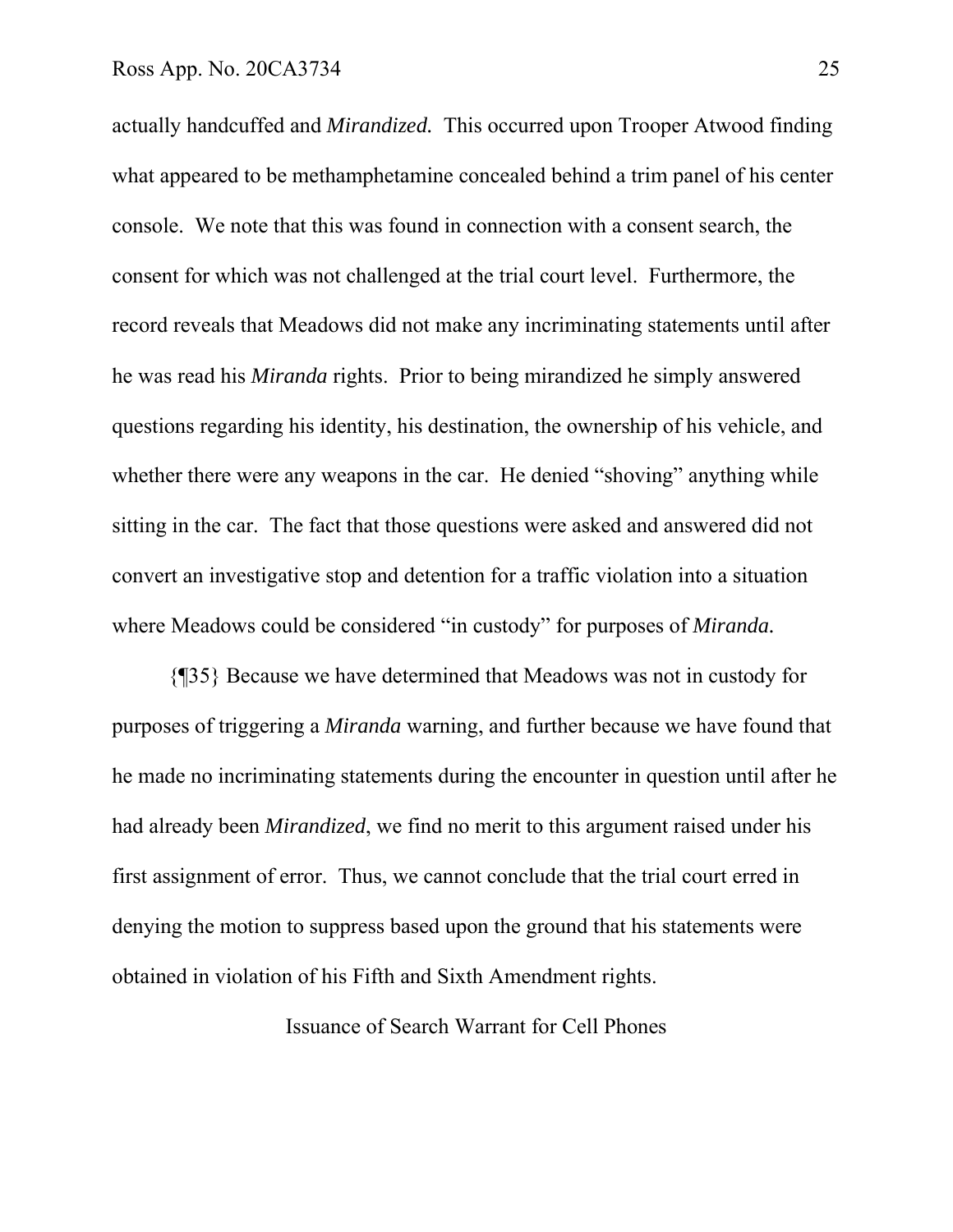{¶36} Meadows raises two arguments under this assignment of error related to the seizure and subsequent search of the contents of his two cell phones. First, he argues that the trial court erred in denying his motion to suppress evidence obtained from his cell phones, which he argues was obtained with a search warrant that lacked particularity. More specifically, he argues that the search warrant that was issued for the search of his cell phones was overly broad and that all evidence discovered through the use of the search warrant should have been suppressed. Next, he argues that the trial court erred in denying his motion to suppress evidence because the search warrant for his cell phones lacked probable cause. More specifically, he argues that although drugs were found in his vehicle, "there was nothing found to suggest Drug Trafficking[,]" and that "Trooper Atwood had no factual evidence to be able to infer that the cellphone(s) may contain information regarding Drug Trafficking."

 {¶37} A review of the record indicates that Meadows was initially charged, through the filing of a criminal complaint in the Chillicothe Municipal Court, with one count of drug trafficking and one count of possession of drugs. It further appears that although Meadows was initially charged with drug trafficking in the Chillicothe Municipal Court, he was not indicted for drug trafficking in the common pleas court after he was bound over. Instead, he was only indicted for one count of aggravated possession of drugs. Furthermore, when he entered into a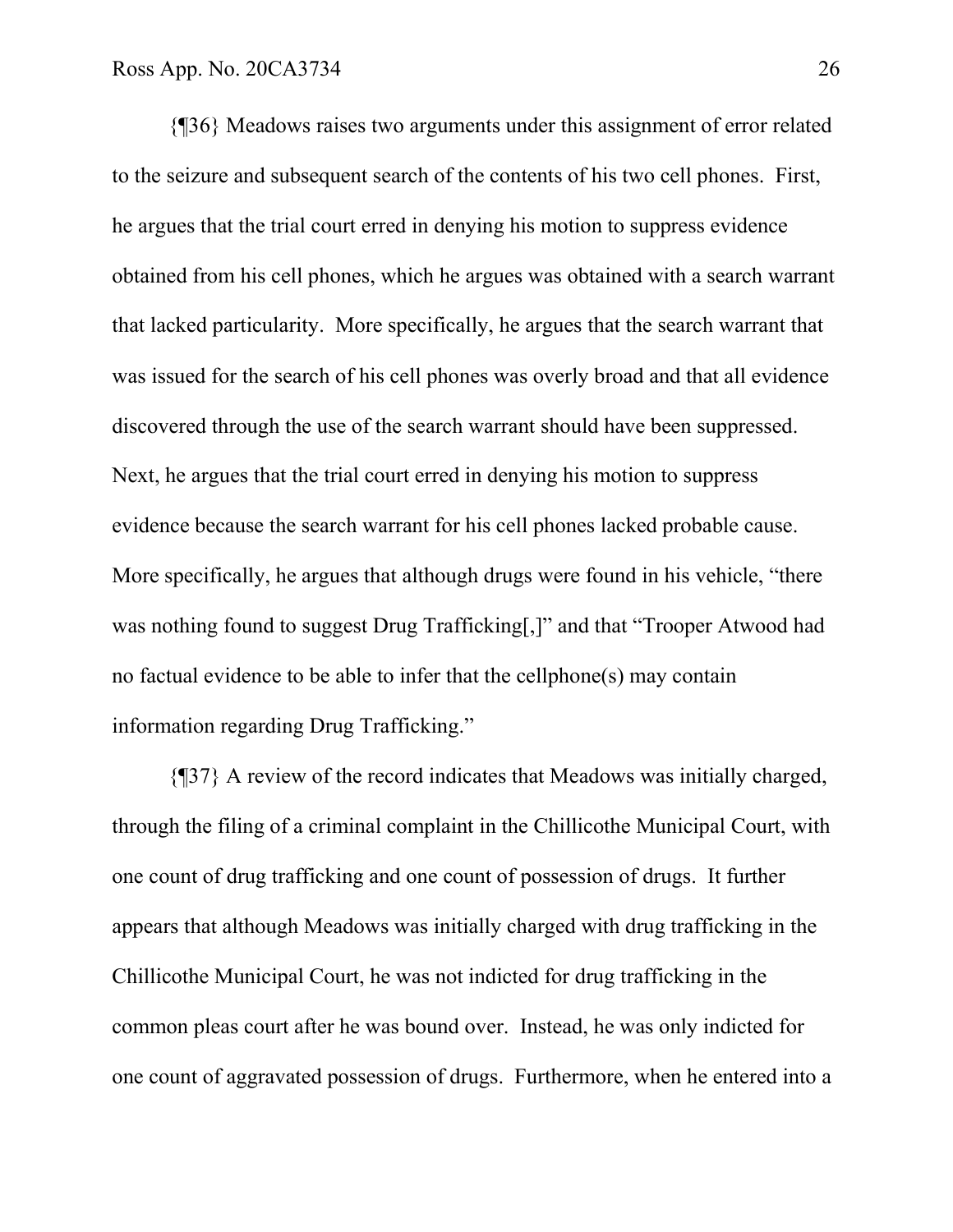negotiated plea agreement with the State to enter a plea of no contest to the single, unreduced charge, it was not done in exchange for the dismissal of any other charge, but rather, it was done in exchange for a minimum sentencing recommendation by the State.

 {¶38} Thus, in our view, arguments related to whether the issuance of the search warrant was justified, as well as arguments related to the scope and breadth or lack of particularity of the search warrant are not relevant to the crime in which Meadows was eventually indicted and convicted. Further, there is no indication from the record before us what evidence resulted from the search of the cell phones or what, if any, impact that evidence had on Meadows' aggravated possession of drugs conviction. Simply put, the evidence, if any, that was recovered from Meadows' cell phones had no relevance to his indictment and conviction for aggravated possession of drugs, which is the only conviction presently before us on appeal. In fact, completely removing the seizure and subsequent search of the cell phones from the picture, Meadows' conviction for aggravated possession of drugs would still be sufficiently supported by the evidence in the record, which includes the fact that 90 grams of methamphetamine were recovered from the vehicle Meadows was driving, coupled with his statement which we have already addressed above indicating he is a drug user.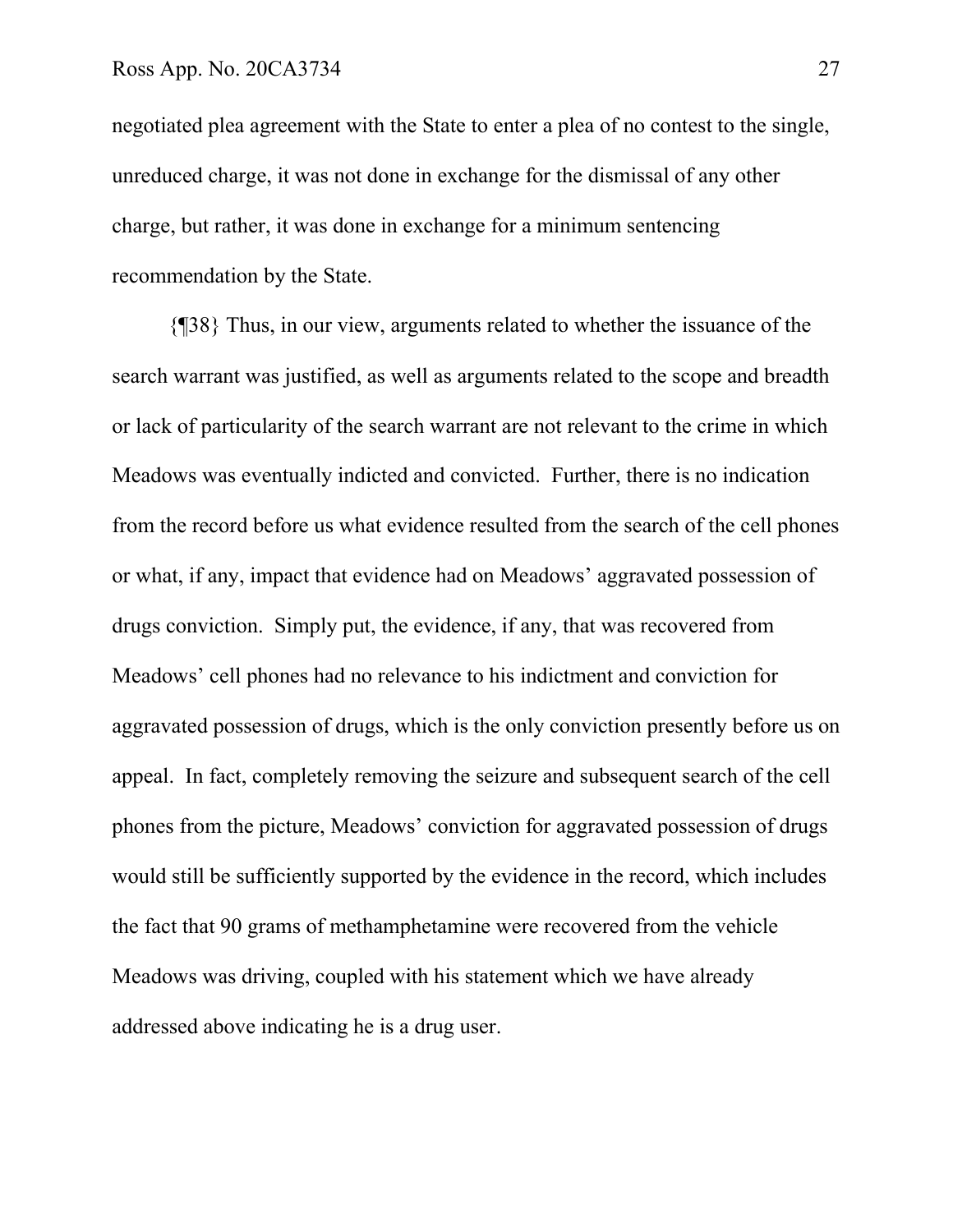{¶39} Furthermore, if Meadows was separately indicted for drug trafficking, that matter is not presently before us. As such, we conclude this argument presents an interesting problem not of mootness, but rather, of ripeness, which we discuss in more detail below under Meadows' second assignment of error that challenges the sentence imposed by the trial court. For now, however, we simply note that the Supreme Court of Ohio in *State ex rel. Jones v. Husted*, 149 Ohio St.3d 110, 2016- Ohio-5752, 73 N.E.3d 110, ¶ 21 has observed as follows:

"In order to be justiciable, a controversy must be ripe for review." *Keller v. Columbus*, 100 Ohio St.3d 192, 2003-Ohio-5599, 797 N.E.2d 964, ¶ 26. A claim is not ripe if it rests on contingent events that may never occur at all. *State v. Booker*, 10th Dist. Franklin No. 15AP-42, 2015-Ohio-5118, 2015 WL 8481555, ¶ 21; *U.S. Bank, N.A. v. 2900 Presidential Drive, L.L.C.*, 2d Dist. Greene No. 2013 CA 60, 2014-Ohio-1121, 2014 WL 1339643, ¶ 32-35.

 {¶40} Thus, because these arguments are completely irrelevant to Meadows' aggravated possession of drugs conviction which he is currently appealing, and because any other possible pending charge for drug trafficking is not presently before us, we believe the arguments related to the issuance and scope of the search warrant for the cell phones are not ripe for review. Accordingly, we will not address them.

 {¶41} In light of the foregoing, we cannot conclude that the trial court erred in denying Meadows' motion to suppress. Thus, we find no merit to the arguments raised under his first assignment of error and, accordingly, it is overruled.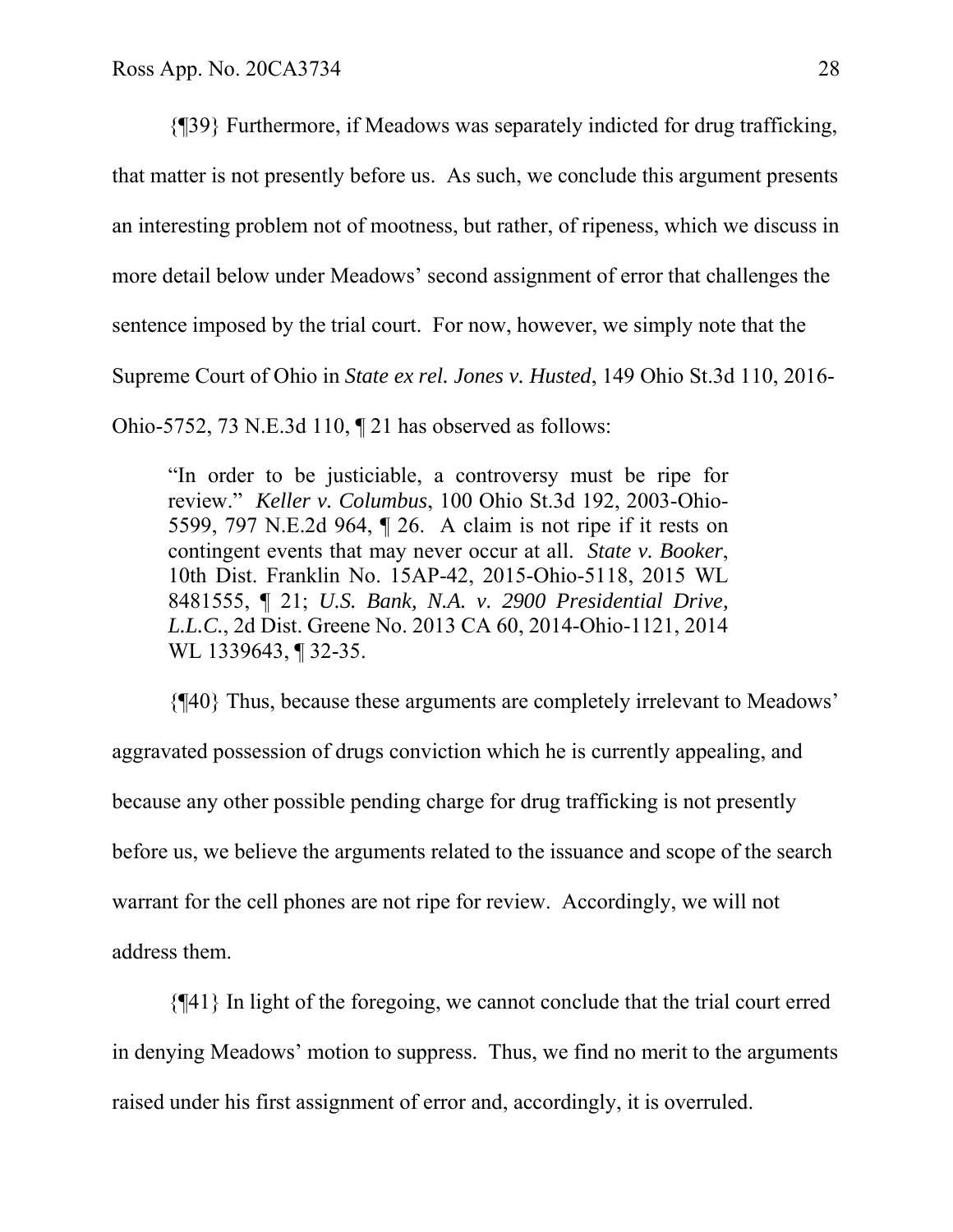#### ASSIGNMENT OF ERROR II

IN HIS SECOND ASSIGNMENT OF ERROR, MEADOWS CONTENDS THAT THE TRIAL COURT ERRED IN SENTENCING HIM TO AN INDEFINITE PRISON TERM PURSUANT TO THE REAGAN TOKES ACT IN VIOLATION OF HIS CONSTITUTIONAL RIGHTS. HE RAISES THREE ARGUMENTS UNDER THIS ASSIGNMENT OF ERROR. HE ARGUES THAT THE TRIAL COURT ERRED IN SENTENCING HIM TO AN INDEFINITE PRISON TERM PURSUANT TO THE REAGAN TOKES ACT 1) IN VIOLATION OF HIS RIGHT TO TRIAL BY JURY; 2) IN VIOLATION OF SEPARATION OF POWERS; AND 3) IN VIOLATION OF HIS RIGHT TO DUE PROCESS OF LAW.

#### Reagan Tokes Law

{¶42} " 'Senate Bill 201, commonly known as the Reagan Tokes Act,

became effective on March 22, 2019. The statute [,R.C. 2929.144,] returns an

indefinite sentencing scheme to Ohio for certain qualifying offenses.' " *State v.* 

*Walker*, 4th Dist. Washington No. 20CA24, 2021-Ohio-2693, ¶ 18, quoting *State v.* 

*Dames*, 8th Dist. Cuyahoga No. 109090, 2020-Ohio-4991, ¶ 2. This Court has

further explained as follows regarding this new sentencing framework:

The Reagan Tokes Law requires that a court imposing a prison term under R.C. 2929.14(A)(1)(a) or  $(2)(a)$  for a first or seconddegree felony committed on or after March 22, 2019, impose a minimum prison term under that provision and a maximum prison term determined under R.C. 2929.144(B). R.C. 2929.144(C). There is a presumption that the offender "shall be released from service of the sentence on the expiration of the offender's minimum prison term or on the offender's presumptive earned early release date, whichever is earlier." R.C.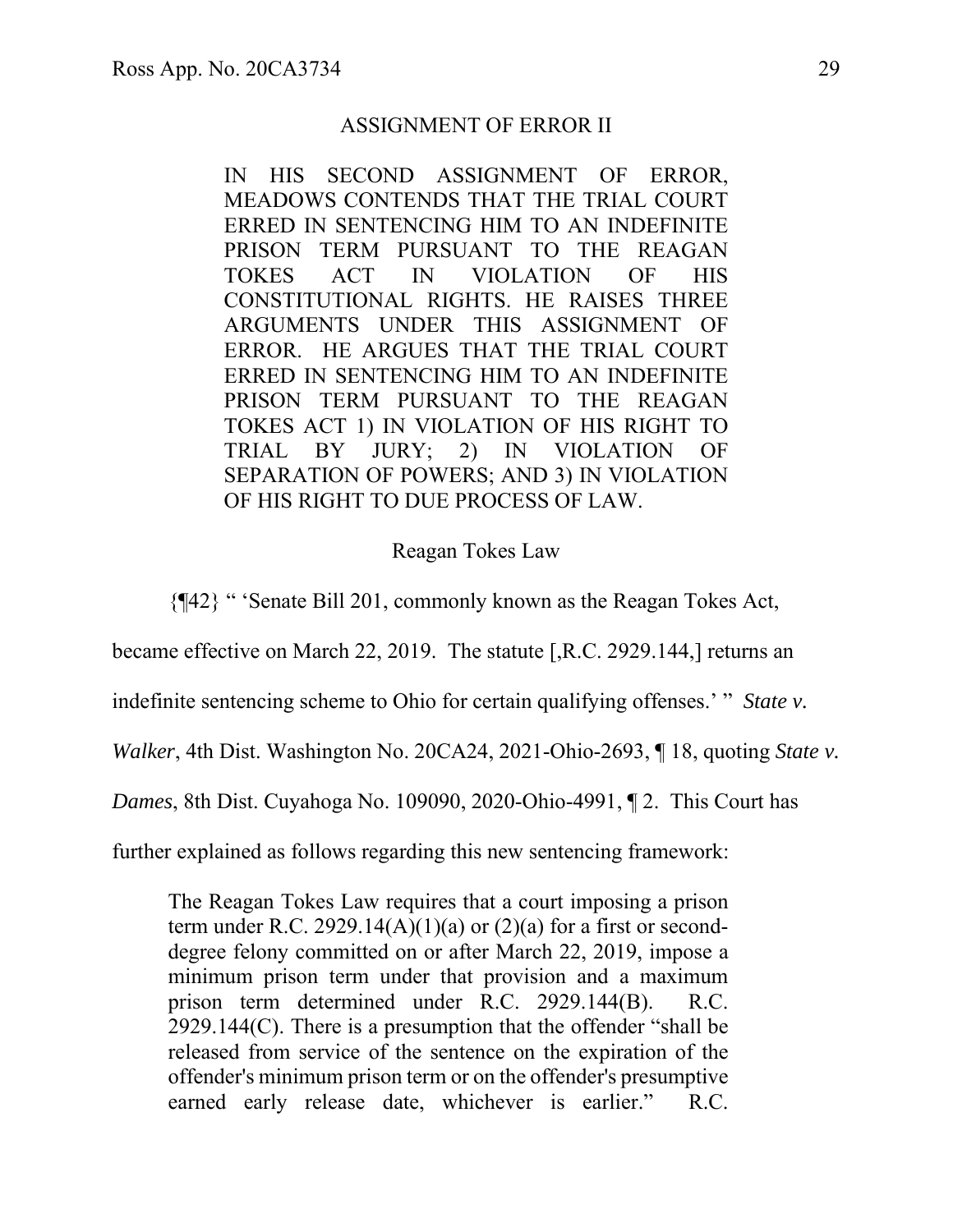2967.271(B). A presumptive earned early release date is a date determined under procedures described in R.C. 2967.271(F) which allow the sentencing court to reduce the minimum prison term under certain circumstances. R.C. 2967.271(A)(2). The ODRC may rebut the presumption if it determines at a hearing that one or more statutorily numerated factors applies. R.C. 2967.271(C). If ODRC rebuts the presumption, it may maintain the offender's incarceration after the expiration of the minimum prison term or presumptive earned early release date for a reasonable period of time, determined and specified by ODRC, that "shall not exceed the offender's maximum prison term." R.C. 2967.271(D)(1).

*State v. Halfhill*, 4th Dist. Meigs No. 20CA7, 2021-Ohio-177, ¶ 8.

### Constitutional Review

{¶43} "The constitutionality of a statute presents a question of law we

review de novo." *Id.*, at ¶ 11, citing *Hayslip v. Hanshaw*, 2016-Ohio-3339, 54

N.E.3d 1272, ¶ 27 (4th Dist.). "However, '[i]t is well settled that this court will not

reach constitutional issues unless absolutely necessary.' " *Halfhill* at ¶ 11, quoting

*State v. Talty*, 103 Ohio St.3d 177, 2004-Ohio-4888, 814 N.E.2d 1201, ¶ 9.

Ripeness is a prerequisite to deciding the merits of a constitutional challenge. *See* 

*State v. Ramey*, 4th Dist. Washington Nos. 20CA1 and 20CA2, 2020-Ohio-6733,

¶ 20. "Ripeness 'is peculiarly a question of timing.' " *State ex rel. Elyria Foundry* 

*Co. v. Indus. Comm.*, 82 Ohio St.3d 88, 89, 1998-Ohio-366, 694 N.E.2d 459,

quoting *Regional Rail Reorganization Act Cases*, 419 U.S. 102, 140, 95 S.Ct. 335,

42 L.Ed.2d 320 (1974). Generally, "[a] claim is not ripe for adjudication if it rests

upon ' "contingent future events that may not occur as anticipated, or indeed may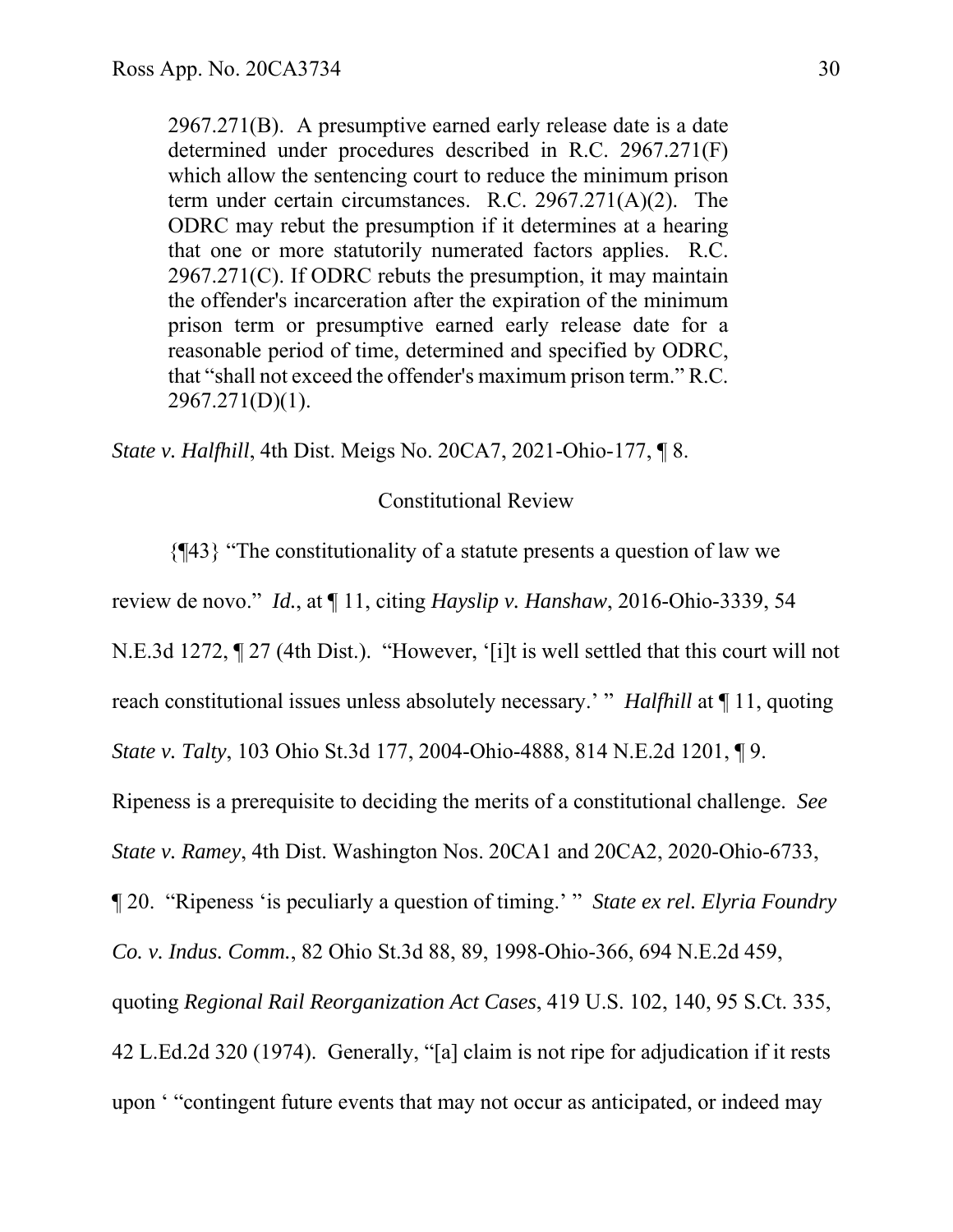not occur at all." ' " *Texas v. United States*, 523 U.S. 296, 300, 118 S.Ct. 1257, 140 L.Ed.2d 406 (1998), quoting *Thomas v. Union Carbide Agricultural Products Co*., 473 U.S. 568, 580-581, 105 S.Ct. 3325, 87 L.Ed.2d 409 (1985), in turn quoting 13A Charles A. Wright, Arthur R. Miller, & Edward H. Cooper, Federal Practice and Procedure § 3532, p. 112 (1984). "The basic principle of ripeness may be derived from the conclusion that "judicial machinery should be conserved for problems which are real or present and imminent, not squandered on problems which are abstract or hypothetical or remote." " *State v. Walker*, *supra*, at  $\P$  19, quoting *Elyria Foundry Co., supra,* at 89, in turn quoting Comment, Mootness and Ripeness: The Postman Always Rings Twice (1965), 65 Colum. L.Rev. 867, 876.

### Legal Analysis

 {¶44} This Court has repeatedly held that the constitutionality of sentencing pursuant to the Reagan Tokes Law is not yet ripe because on direct appeal an appellant has yet to serve his or her minimum prison term, which is the first instance in which the department of corrections could take any action that affects the length of an appellant's incarceration. *See Ramey* at ¶ 2; *Halfhill* at ¶ 2; *State v. Hearn*, 4th Dist. Washington No. 20CA7, 2021-Ohio-594, at ¶ 33, 34; *State v. Walker, supra*, at ¶ 20; and *State v. Long*, 4th Dist. Pickaway No. 20CA9, 2021- Ohio-2672, ¶ 13. Most recently in *Long*, this Court noted that "[t]he question of whether the Reagan Tokes Law is ripe for review is currently pending before the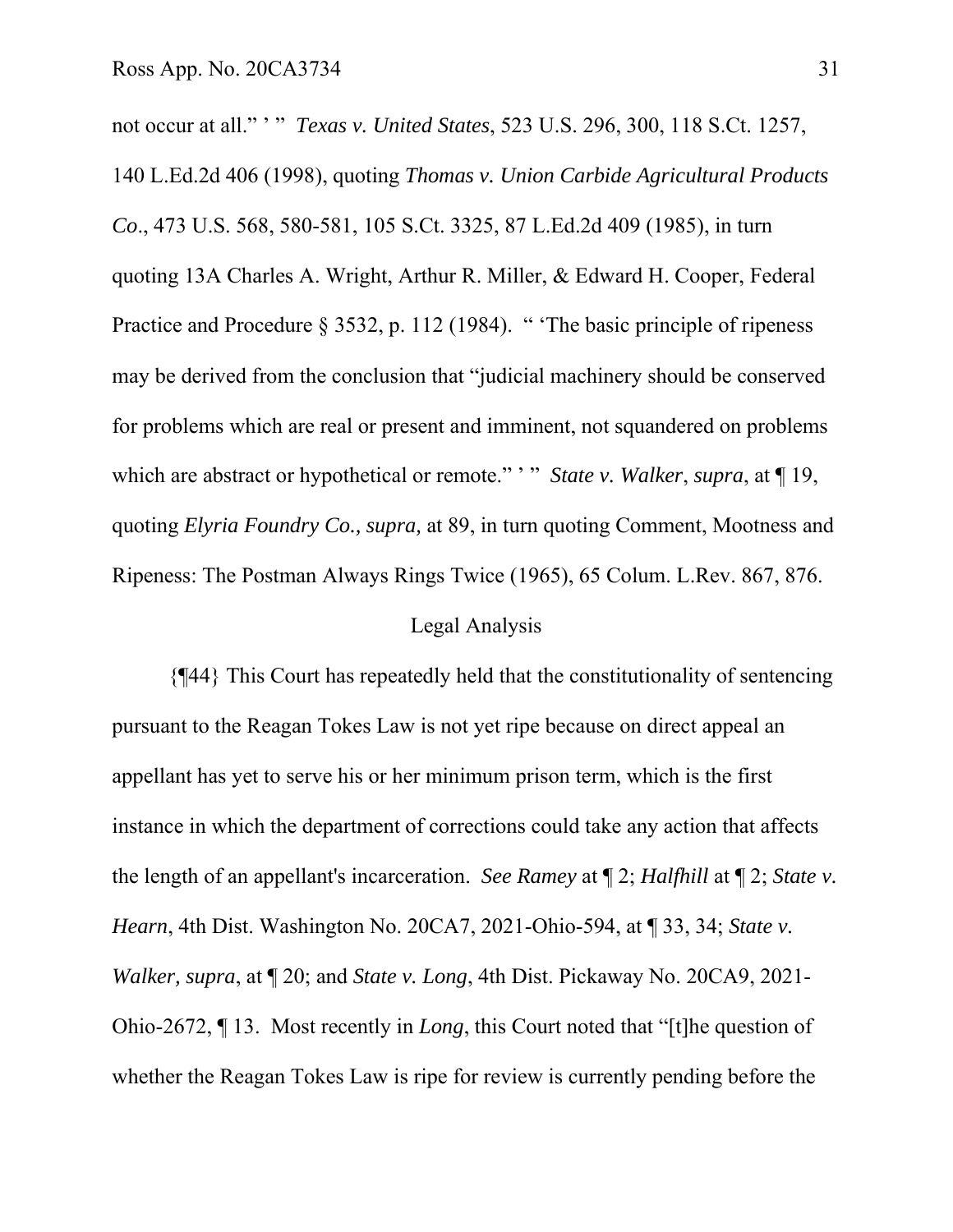Supreme Court of Ohio because of the conflict within Ohio appellate districts on the ripeness question." *Long* at ¶ 9, citing *State v. Maddox*, 160 Ohio St.3d 1505, 2020-Ohio-6913, 159 N.E.3d 1150. Further, in *Long* we observed that while *Maddox* has been pending in the Supreme Court, the Eighth District Court of Appeals reversed itself, determining that the Reagan Tokes Law was unconstitutional. *Long* at ¶ 10, citing *State v. Daniel*, 2021-Ohio-1963, ––– N.E.3d ––––, ¶ 19-20, 26 (8th Dist.) and *State v. Sealey*, 8th Dist. Cuyahoga No. 109670, 2021-Ohio-1949 (in which the Eighth District "reversed course and disagreed with the analogy to Ohio's parole eligibility regimen and instead decided that the Reagan Tokes Law is more akin to parole revocation and reduction of good-time credit proceedings"). We explained that the *Daniel* court "found that the procedures identified in R.C. 2967.271(C) and (D) for rebutting the presumptive release date are constitutionally insufficient because the law, 'as written, does not afford inmates a meaningful hearing, which is the fundamental element of due process required by the liberty interest the statute itself creates.' " *Long* at ¶ 10, quoting *Daniel* at ¶ 31-39, 40.

 {¶45} In reaching its decision, the *Daniel* court acknowledged that the director of the ODRC issued policy number 105-PBD-15, effective on March 15, 2021, "establishing procedures for the 'Additional Term Hearing Process' under the Reagan Tokes Law." *Daniel* at ¶ 42. However, finding that the policy was not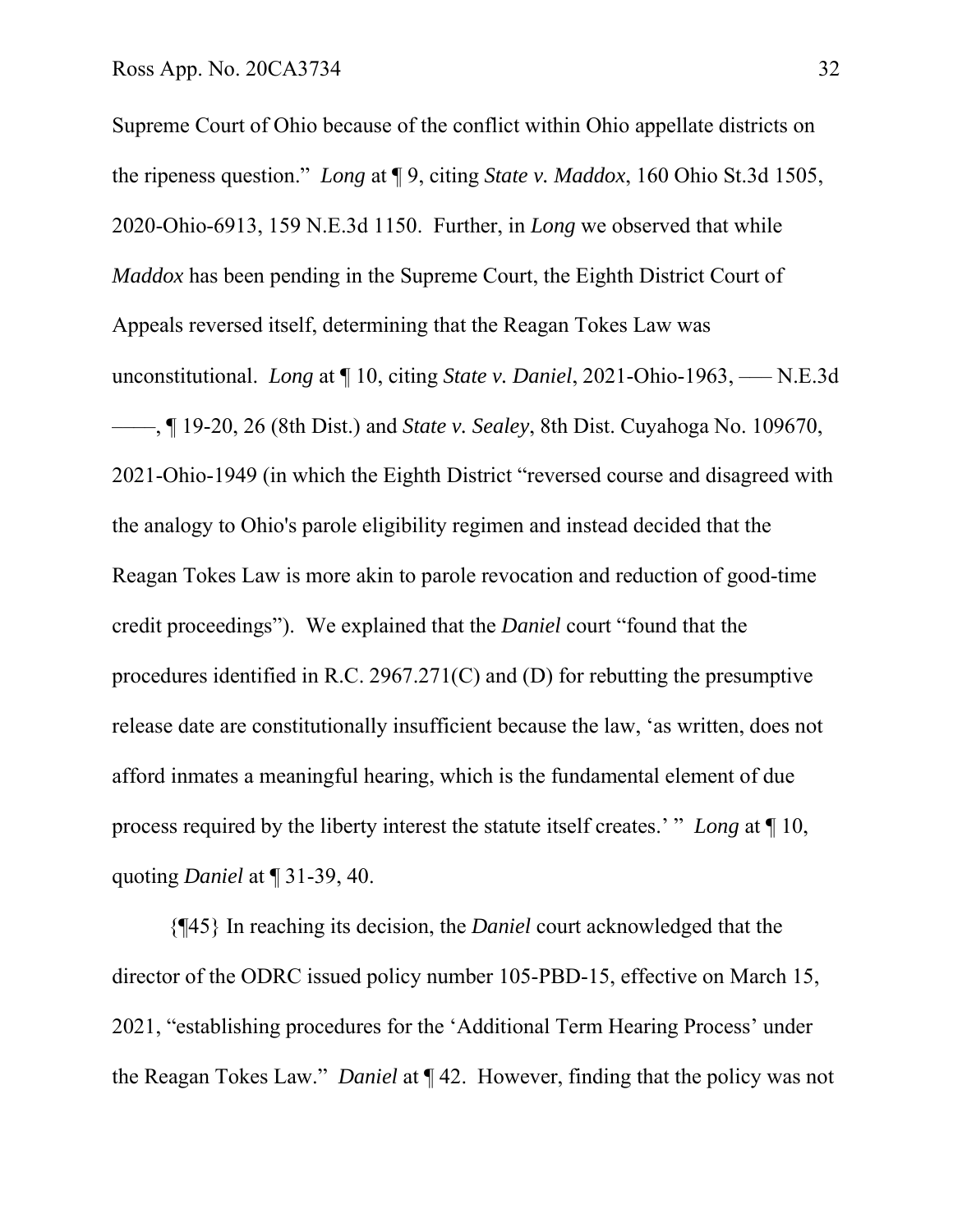in effect at the time the parties brought their appeal, or when they briefed or orally

argued their case, the *Daniel* court found the question of "whether the new

[ODRC] policy provides due process protections that are absent from the statute[]"

was not properly before the court for consideration. *Id.* After considering the

reversal of course of the Eight District in both *Daniel* and *Sealy,* as well as the

enactment of the new ODRC procedures, this Court held as follows in *Long*:

Because our district precludes constitutional review of the Reagan Tokes Law for lack of ripeness – and because the ODRC and the Ohio Legislature may adopt additional procedures before any case ripens – we see no need to re-examine our decisions in light of *Daniel* and *Sealey*. To the contrary, the fact that the ODRC promulgated rules that will impact the Eighth District's future constitutional analysis post-*Daniel* further convinces us that our conservative approach is prudent.

*Long* at ¶ 13.

{¶47} Thus, consistent with our most recent reasoning in *Long*, we conclude

Meadows' constitutional arguments regarding the prison sentence imposed under

the Reagan Tokes Law are precluded from review for lack of ripeness.

Accordingly, Meadows' second assignment of error is also overruled.

 {¶48} Having found no merit in either of the assignments of error raised by Meadows, they are both overruled. Accordingly, the judgment of the trial court is affirmed.

## **JUDGMENT AFFIRMED.**